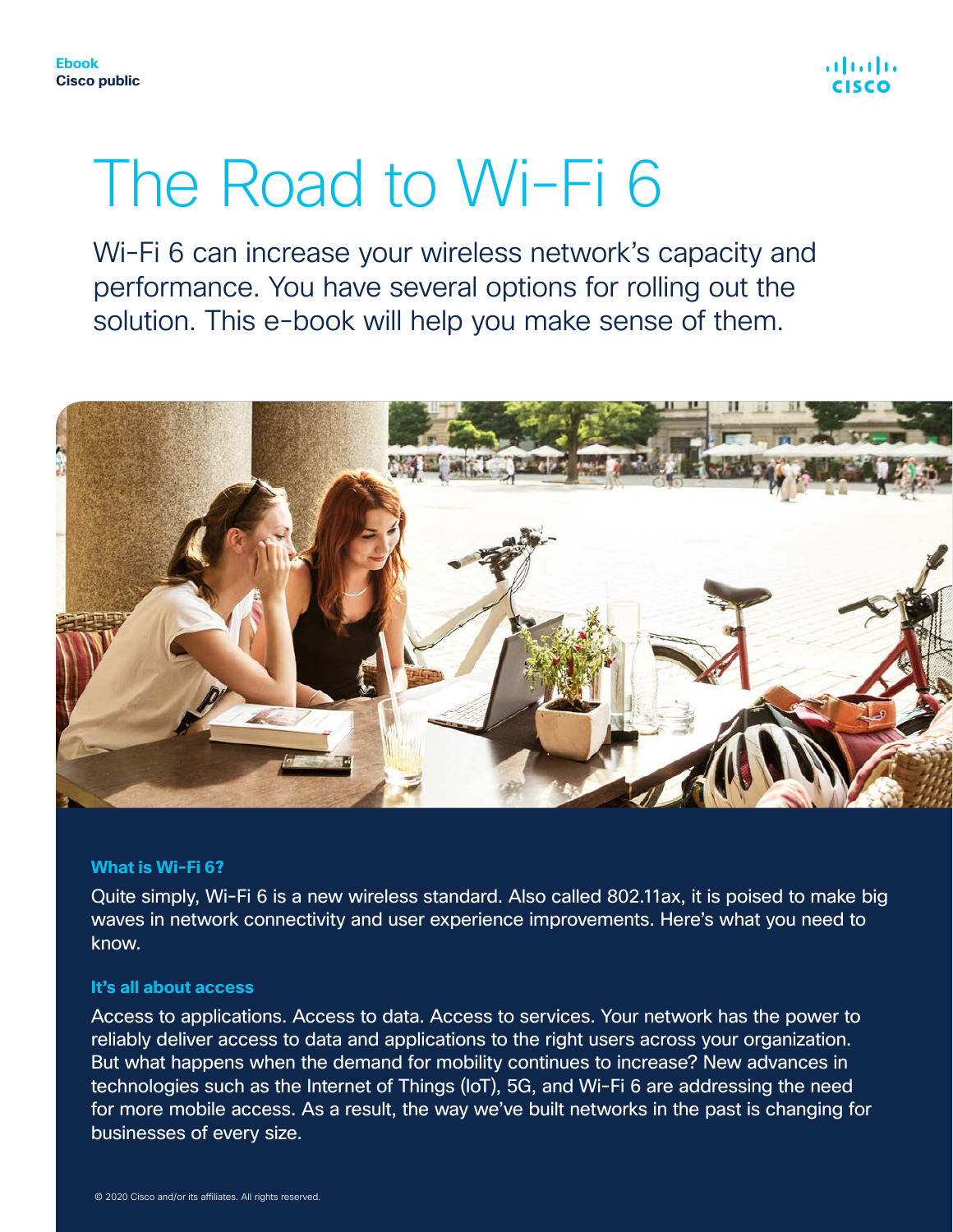**[Cisco Wi-Fi 6 solutions](#page-3-0)**

**[Mission-critical network](#page-7-0)**

**[Cisco vs. the competition](#page-12-0)**

**[Cisco Catalyst 9800 Series](#page-15-0)  [Wireless Controllers](#page-15-0)**

**[Cisco Catalyst 9000 fixed](#page-20-0)  [and modular switches](#page-20-0)**

**[Cisco Aironet® active sensor](#page-24-0)**

**[Software and smart licensing](#page-24-0)**

**[Conclusion](#page-27-0)**

**[Resources](#page-28-0)**

#### **Wi-Fi 6 is leading the charge**

[Wi-Fi 6](https://www.cisco.com/c/en/us/products/wireless/what-is-wi-fi-6.html) is opening up new possibilities for wireless. Improved speed, capacity, and control will not only support existing applications with greater performance and improved experiences but also drive new innovations that will change the way people work.

Wi-Fi 6 began its ramp-up in 2019 and although the standard was ratified in September of that year, Samsung launched a Wi-Fi 6 device in February. Cisco worked with Samsung behind the scenes to validate that Wi-Fi 6 actually delivers faster connections, more capacity, and longer battery life.

Figure 1 outlines the adoption of Wi-Fi 6 in 2019 and where it is going.

Figure 1. Wi-Fi 6 progression



In order to take advantage of all of the benefits of Wi-Fi 6, you will need a Wi-Fi 6-capable network. This includes both access points and Wi-Fi 6 clients. If it hasn't already, the market will soon start seeing large numbers of mobile devices that support Wi-Fi 6. Therefore, it is important to prepare your network for the new standard so you will be ready to gain all the benefits that Wi-Fi 6 offers.

#### **What's the big deal?**

Let's start with a basic fact: we are more dependent on the network than ever before and Wi-Fi 6 gives you more of what you need. It is a more consistent and dependable network connection that will deliver speeds up to four times faster than 802.11ac Wave 2 with four times the capacity. This standard provides a seamless experience for clients and enables nextgeneration applications such as 4K/8K streaming HD, Augmented Reality (AR) and Virtual Reality (VR) video, and more device and IoT capacity for high-density environments such as university lecture halls, malls, stadiums, and manufacturing facilities.

Wi-Fi 6 also promises reduced latency, greater reliability, and improved power efficiency. With higher performance for mobile devices and the ability to support the Internet of Things (IoT) on a massive scale (IoT use has been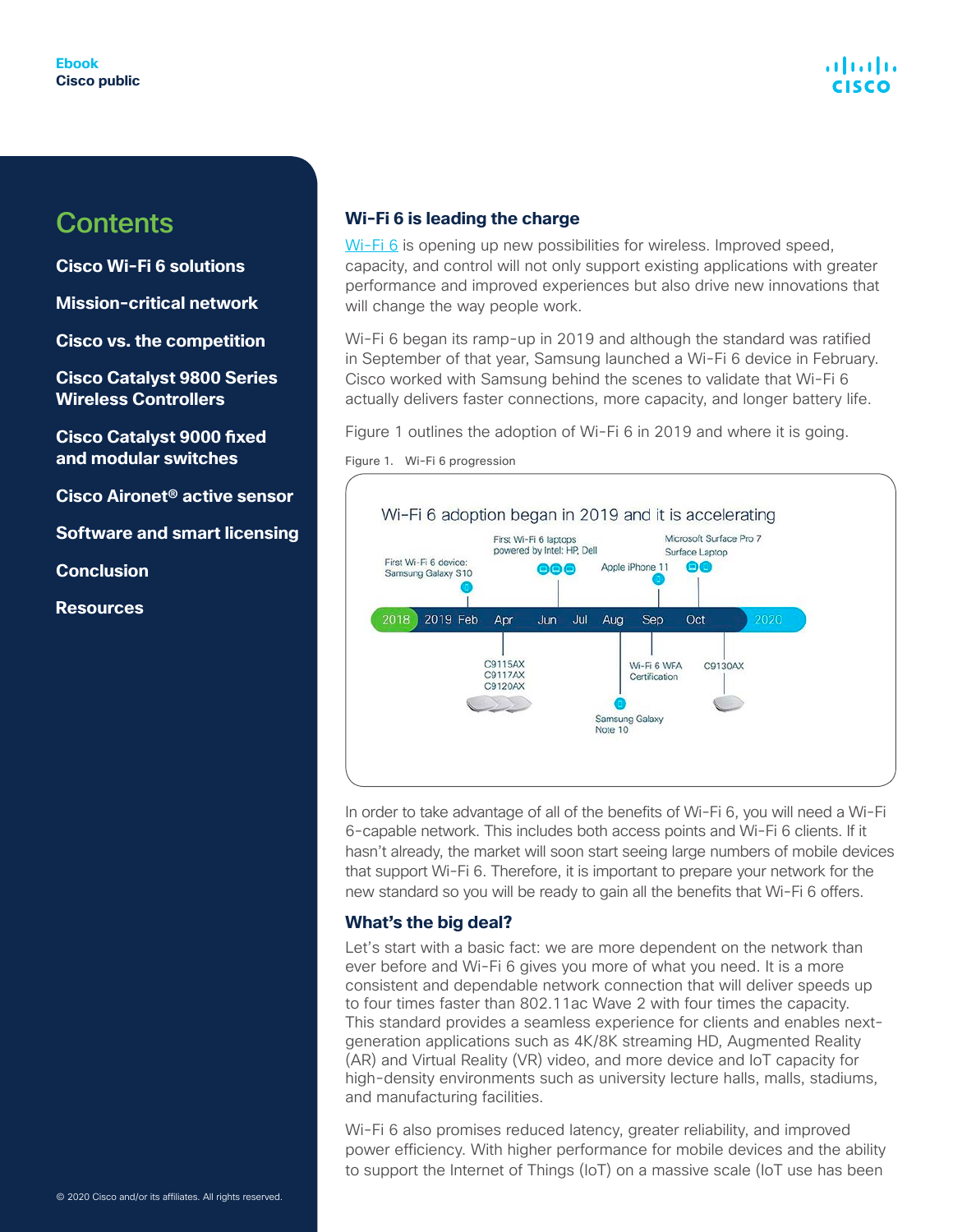

**[Cisco Wi-Fi 6 solutions](#page-3-0)**

**[Mission-critical network](#page-7-0)**

**[Cisco vs. the competition](#page-12-0)**

**[Cisco Catalyst 9800 Series](#page-15-0)  [Wireless Controllers](#page-15-0)**

**[Cisco Catalyst 9000 fixed](#page-20-0)  [and modular switches](#page-20-0)**

**[Cisco Aironet® active sensor](#page-24-0)**

**[Software and smart licensing](#page-24-0)**

**[Conclusion](#page-27-0)**

**[Resources](#page-28-0)**

trending upwards lately and is now also called "the new mobile"), Wi-Fi 6 will improve experiences across the entire wireless landscape. Wi-Fi 6 also offers improved security, with WPA3 and improved interference mitigation with better QoE.

The last upgrade to 2.4 GHz was over 10 years ago so if that's when you last upgraded your network, it's probably time to make the move to Wi-Fi 6, simply to catch up with the recent technology changes. According to the Cisco 2019 Virtual Networking Index (VNI), there will be higher data rates, with 12.3 billion mobile devices in 2022. IoT will be 50 percent of global connected devices by 2022 (why IoT is "the new mobile"). At the same time, there has been a 27.4 percent average increase in security breaches since 2017, so you want to ensure that your protection is up to date.

In addition to these compelling reasons, following are more significant benefits you can experience when you move to Wi-Fi 6:

- Higher capacity: Four is the new magic number. Attach up to four times more devices than under previous standards through features such as Orthogonal Frequency-Division Multiple Access (OFDMA) and MultiUser Multiple-Input Multiple-Output (MU-MIMO). Wi-Fi 6 communicates in parallel with devices, whereas existing standards communicated only "one at a time". The increased capacity is essential because the volume of mobile data traffic is expected to grow up to four times in just the next four years alone.
- Improved power efficiency. Using Target Wake Time (TWT), client devices that support the Wi-Fi 6 standard may consume two-thirds less power. This means that batteries in products such as smartphones, laptops, tablets, and IoT devices can last longer, which makes it the ideal standard.
- Reduced data latency by optimizing packet scheduling, which is ideal for voice, video and gaming applications.
- Greater IoT coverage by bringing the benefits of Wi-Fi 6 to the 2.4- GHz band.
- Increased speed. Gain an estimated increase of up to four times in average throughput in congested wireless environments.
- Improved security. With an extension of security to the infrastructure, the new security features allow for better interference and rogue detection and enhanced threat detection with Cisco® Encrypted Traffic Analytics (ETA). WPA3 is certified with Wi-Fi 6 and provides a greater value proposition than WPA2 for enterprise Wi-Fi networks. It offers enhanced security for open Wi-Fi networks with encryption of unauthenticated traffic, robust password protection against brute-force dictionary attacks, and superior data reliability for sensitive information with 192-bit encryption.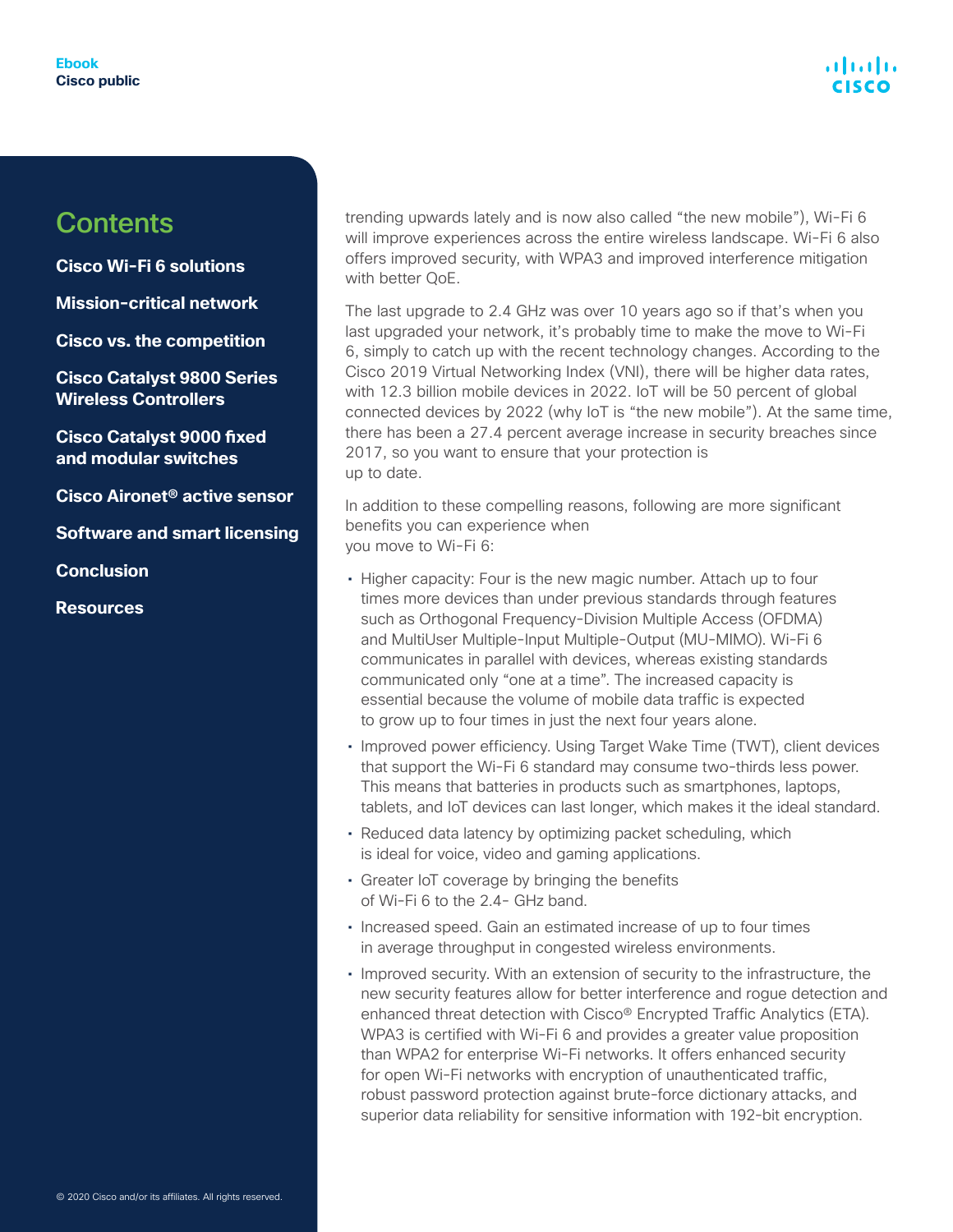<span id="page-3-0"></span>**Cisco Wi-Fi 6 solutions**

**[Mission-critical network](#page-7-0)**

**[Cisco vs. the competition](#page-12-0)**

**[Cisco Catalyst 9800 Series](#page-15-0)  [Wireless Controllers](#page-15-0)**

**[Cisco Catalyst 9000 fixed](#page-20-0)  [and modular switches](#page-20-0)**

**[Cisco Aironet® active sensor](#page-24-0)**

**[Software and smart licensing](#page-24-0)**

**[Conclusion](#page-27-0)**

**[Resources](#page-28-0)**

#### **What is OFDMA?**

Quite simply, OFDMA is a type of frequency-division multiplexing that is able to use subcarriers more efficiently when it comes to transporting data. Previously, when using OFDM, each user got one time slot, or a whole bandwidth channel. Each user needed to wait in line before they were able to deliver their packet. As more clients join, it took longer for packets to be delivered, resulting in lag time and people waiting to transport data.

OFDMA provides a more regular and consistent packet delivery and users don't have to wait as long.

Here's another way to put it. With OFDM, any time a user would request a data packet, it would essentially send out one truck to meet each request of each user, which isn't very efficient. OFDMA is different, as one truck is used to deliver the packet to individual users in one round. This way is far more efficient and takes less time. Figure 2 illustrates the difference between OFDM and OFDMA.

Figure 2. Comparison of OFDM and OFDMA

#### **OFDMA: Orthogonal Frequency-Division Multiple Access**



All Cisco Wi-Fi 6 products use OFDMA. As a result, your network will be faster, and most importantly, your users will have a better experience.

### Cisco Wi-Fi 6 solutions



#### **Cisco RF ASICs**

Programmable RF Application-Specific Integrated Circuits (ASICs) are custom-developed to provide you with real-time analytics as well as a platform for future innovation and capabilities. RF ASICs are embedded on mission-critical access points like the Cisco Catalyst® 9120 and 9130 Series Access Points and can perform advanced RF spectrum analysis. They can deliver significant features, such as:

• Cisco CleanAir® technology to mitigate the impact of wireless interference and protect performance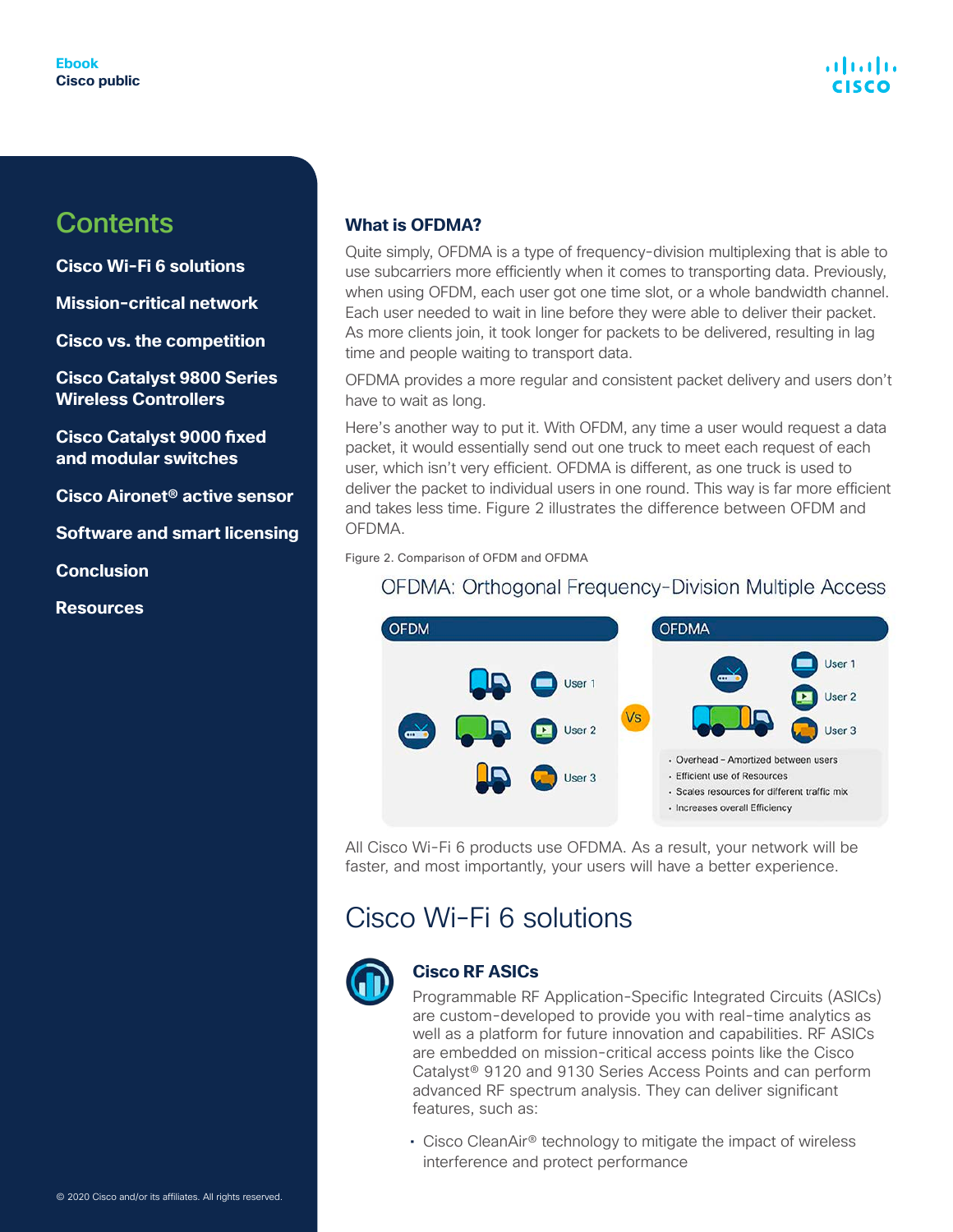## atnatn

### **Contents**

**[Cisco Wi-Fi 6 solutions](#page-3-0)**

**[Mission-critical network](#page-7-0)**

**[Cisco vs. the competition](#page-12-0)**

**[Cisco Catalyst 9800 Series](#page-15-0)  [Wireless Controllers](#page-15-0)**

**[Cisco Catalyst 9000 fixed](#page-20-0)  [and modular switches](#page-20-0)**

**[Cisco Aironet® active sensor](#page-24-0)**

**[Software and smart licensing](#page-24-0)**

**[Conclusion](#page-27-0)**

**[Resources](#page-28-0)**

- Cisco Wireless Intrusion Prevention System (WIPS) to detect, locate, mitigate, and contain wired and wireless rogues and threats at Layers 1 through 3.
- Dual-filter Dynamic Frequency Selection (DFS) detection to avoid interference for optimal performance.

Combined with Cisco DNA Assurance, this gives you radio frequency visibility and intelligence to help you run your networks better. And that's not all, more new and exciting features are in development.



#### **IoT gateway support**

Cisco offers multilingual support and application hosting of IoT protocols to better support IoT service and expansion.

How are Cisco IoT gateways used best? Here are some use cases to get you thinking:

**Safeguard oil and gas pipeline operations.** Increase operational efficiency and decrease downtime for natural gas pipelines and processing plants. Highly secure, rugged Cisco IoT gateways simplify connecting and managing remote gas turbines, diesel engines, and sensors. They also offer faster insights to help you solve problems quickly and limit expensive repairs.

**Secure financial transactions and manage assets.** Reduce the expense of managing thousands of remote ATMs, while enhancing asset and data security and improving the customer experience. Cisco IoT gateways facilitate more secure, reliable cellular connectivity to automate cash management, as well as optimize video surveillance with intelligent data processing at the edge for faster response.

**Improve safety and regulate traffic.** Optimize traffic management with roadside connectivity for traffic signal controllers, motion sensors, video encoders, and cameras. Cisco IoT gateways provide reliable, real-time insights to regulate traffic flow and conditions, detect violations, and improve motorist and pedestrian safety at intersections.



#### **Cisco intelligent capture**

[Intelligent Capture](https://blogs.cisco.com/wireless/presenting-the-worlds-smartest-access-point) is a built-in, enhanced issue detection and root-cause-analysis feature available on Cisco Catalyst 9120 and 9130 Series Access Points. It is software that can track more than 240 anomalies and instantaneously review all packets on demand, emulating the onsite network administrator. With this data, administrators can make more informed decisions on their networks. The software 'senses' all packets instantaneously and sends the information back to Cisco DNA Center for deep analysis, making it easier to fix the problem. This way, IT can find any issues in record time. Intelligent Capture also provides live and in-service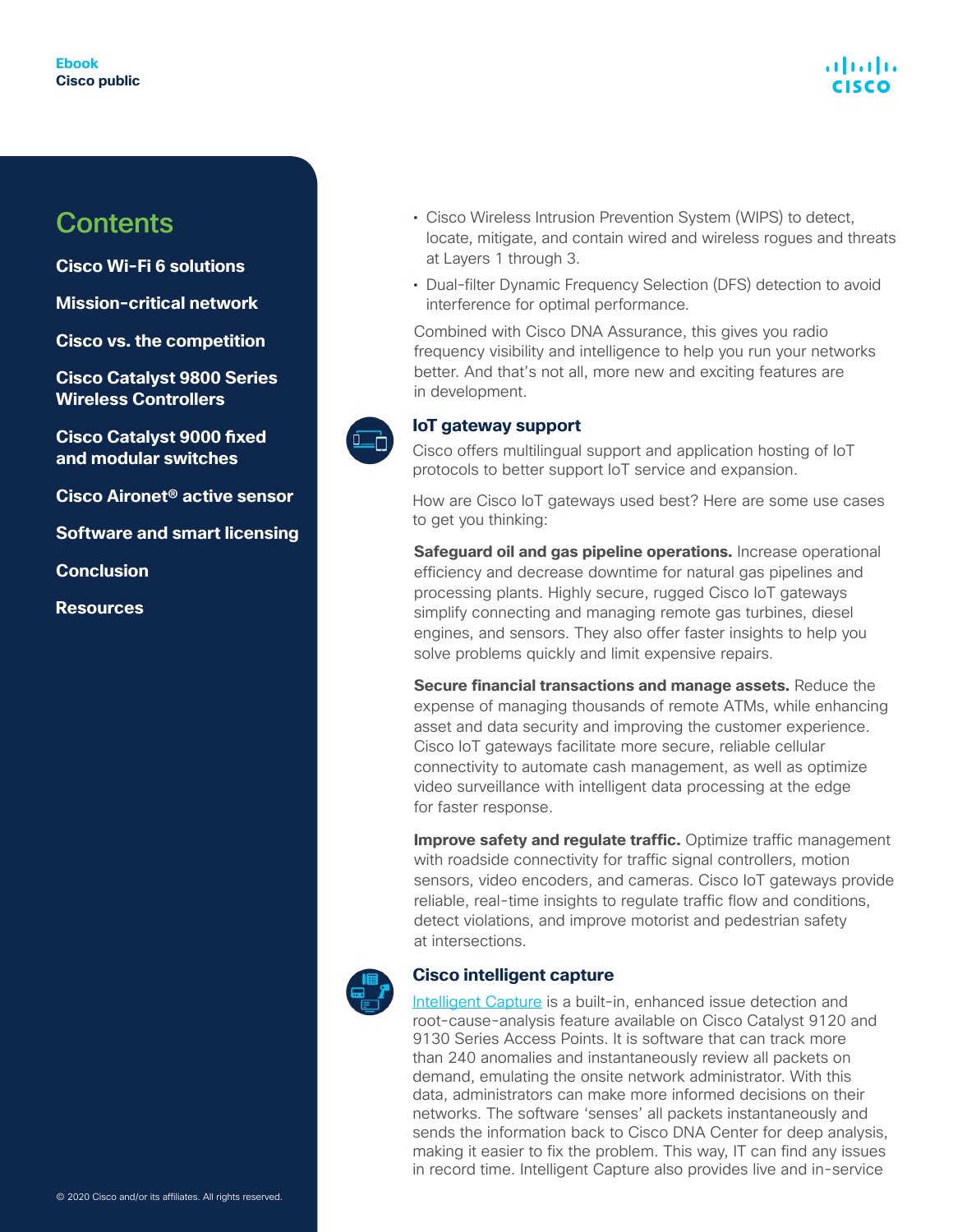**[Cisco Wi-Fi 6 solutions](#page-3-0)**

**[Mission-critical network](#page-7-0)**

**[Cisco vs. the competition](#page-12-0)**

**[Cisco Catalyst 9800 Series](#page-15-0)  [Wireless Controllers](#page-15-0)**

**[Cisco Catalyst 9000 fixed](#page-20-0)  [and modular switches](#page-20-0)**

**[Cisco Aironet® active sensor](#page-24-0)**

**[Software and smart licensing](#page-24-0)**

**[Conclusion](#page-27-0)**

**[Resources](#page-28-0)**





#### **Cisco DNA Assurance with active sensor**

One of the challenges of wireless is planning for changing levels of demand. A conference or event can introduce a sudden jump in device density or increase expectations on application performance.

[Cisco DNA Assurance with Active Sensor](https://www.cisco.com/c/en/us/products/wireless/aironet-active-sensor/index.html) is a compact wireless device that allows you to test real-world client experiences to validate performance will meet your expectations in any environment.

The Active Sensor can be plugged in anywhere. Other sensor products are often at ceiling level, sometimes providing IT with a less-than-accurate network assessment, since most clients are at eye level. When installed at the level where most mobile devices are apt to be, the Active Sensor allows for a better understanding and a more comprehensive simulation of real clients.

The active sensor validates end-user experience and allows for speed tests to check cloud app performance and connectivity. It also provides IP SLA tests for real-time AppX assessment for VoIP applications.

The Aironet Active Sensor reports data to Cisco DNA Center, where it is used along with assurance data from clients. It comes with multiple powering options, including:

- Direct AC power plug
- Power over Ethernet (PoE)
- Micro USB power

The Aironet Active Sensor makes troubleshooting easier and enhances the context shown in Cisco DNA Assurance. Cisco DNA Assurance puts your data to work; provides you with 360-degree contextual insights across users, devices, and applications; and helps ensure better network performance with real-time and historical data analytics to learn, adapt, and even detect problems before they happen.



#### **Flexible Radio Assignment**

Cisco Catalyst 9120 and 9130 Series Access Points both offer [Flexible Radio Assignment.](https://www.cisco.com/c/dam/en/us/solutions/collateral/enterprise-networks/802-11ac-solution/at-a-glance-c45-737165.pdf) FRA is a Cisco innovation designed to provide a better mobile user experience for high-density networks by automatically detecting when the coverage in the 2.4-GHz band is over-saturated. Once the detection is made, Flexible Radio Assignment intelligently determines which access points should change its dual band radio from 2.4 GHz to 5 GHz. Simply viewed, a single physical access point now acts as two 5-GHz access points,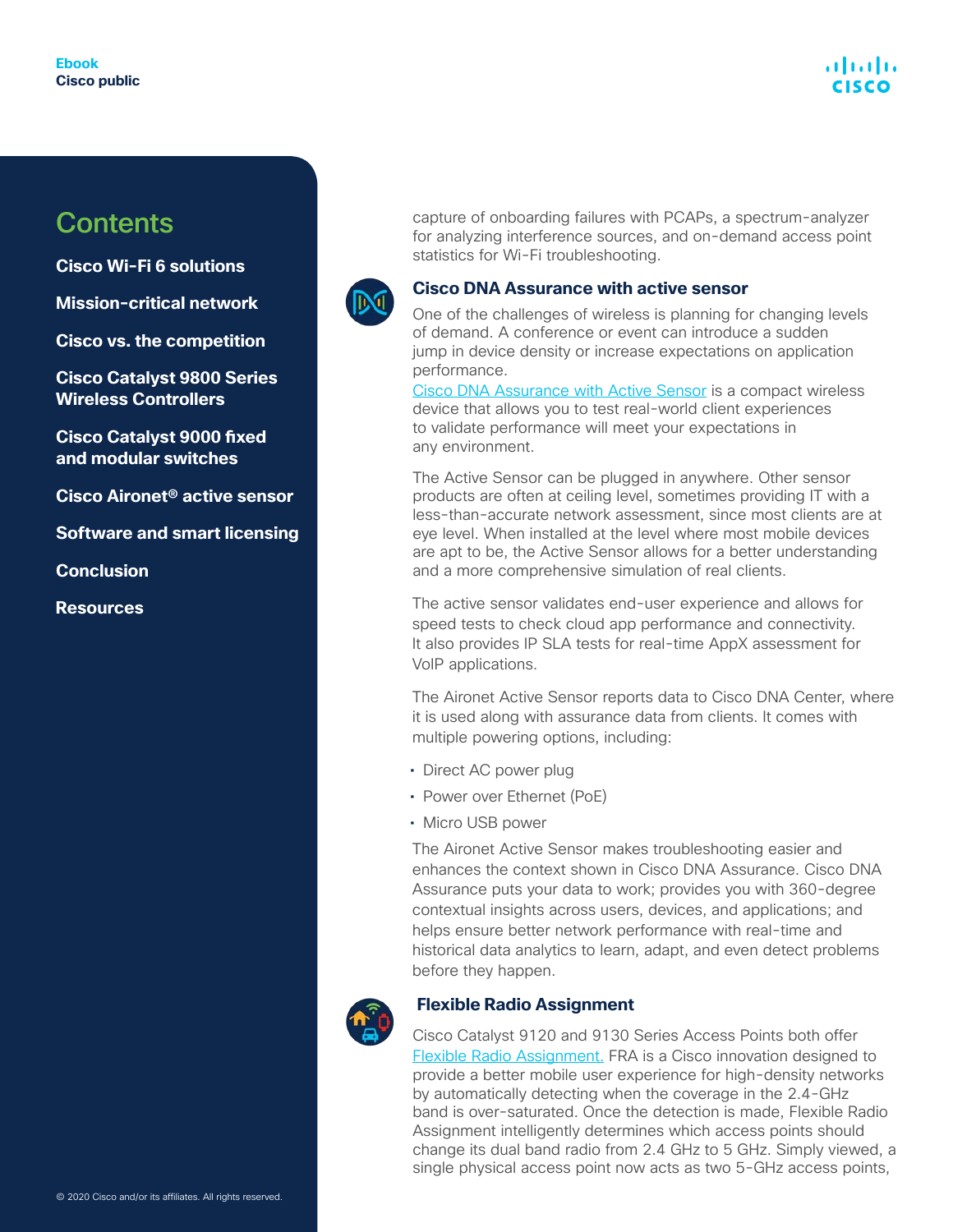## atnatn

### **Contents**

**[Cisco Wi-Fi 6 solutions](#page-3-0)**

**[Mission-critical network](#page-7-0)**

**[Cisco vs. the competition](#page-12-0)**

**[Cisco Catalyst 9800 Series](#page-15-0)  [Wireless Controllers](#page-15-0)**

**[Cisco Catalyst 9000 fixed](#page-20-0)  [and modular switches](#page-20-0)**

**[Cisco Aironet® active sensor](#page-24-0)**

**[Software and smart licensing](#page-24-0)**

**[Conclusion](#page-27-0)**

**[Resources](#page-28-0)**

resulting in lower channel utilization and a better user experience. The access point performs this function while still monitoring the network for security threats and RF interference that may affect performance.

Flexible Radio Assignment has three different modes of operation:

- Default operating mode, which serves clients on both 2.4-GHz and 5-GHz bands
- Dual 5-GHz mode, which serves clients on both 5-GHz radios
- Wireless security monitoring, which scans both 2.4-GHz and 5-GHz modes for security threats while also serving 5-GHz clients

Flexible Radio Assignment isn't strictly for workplace environments. It can be used in nearly any instance where a large group of people gather. Whether it's in an educational setting, a hotel lobby, or a hospital, Flexible Radio Assignment is a boon to any wireless network.



From Bring Your Own Device (BYOD) to IoT devices, the proliferation of wireless items brings a new host of challenges as bandwidth-intense applications grow. Flexible Radio Assignment rises to these challenges and augments your wireless network to do more without making your job difficult.

#### **Cisco CleanAir technology**

Did you know that 80 percent of companies report problems with Radio Frequency Interference (RFI)?

Cisco CleanAir<sup>®</sup> technology provides proactive protection against RFI and takes automatic action to avoid current and future interference. In other words, CleanAir technology uses silicon-level intelligence to create a spectrum-aware, self-healing, and selfoptimizing wireless network that mitigates the impact of wireless interference and offers performance protection for your network.

What does CleanAir Technology do? It:

- Discovers. CleanAir provides continual systemwide discovery without affecting performance.
- Decides. It takes automatic action to avoid current and future interference, with full history reporting.
- Identifies. CleanAir accurately and quickly identifies the source, location, and scope of the interference.
- Secures. It detects rogue access points and other devices that affect security and customizes alerts.

CleanAir technology correlates sources of interference across the network, supporting intelligent decisions and policies for faster troubleshooting and automatic RF interference avoidance. CleanAir technology makes it easy for network administrators to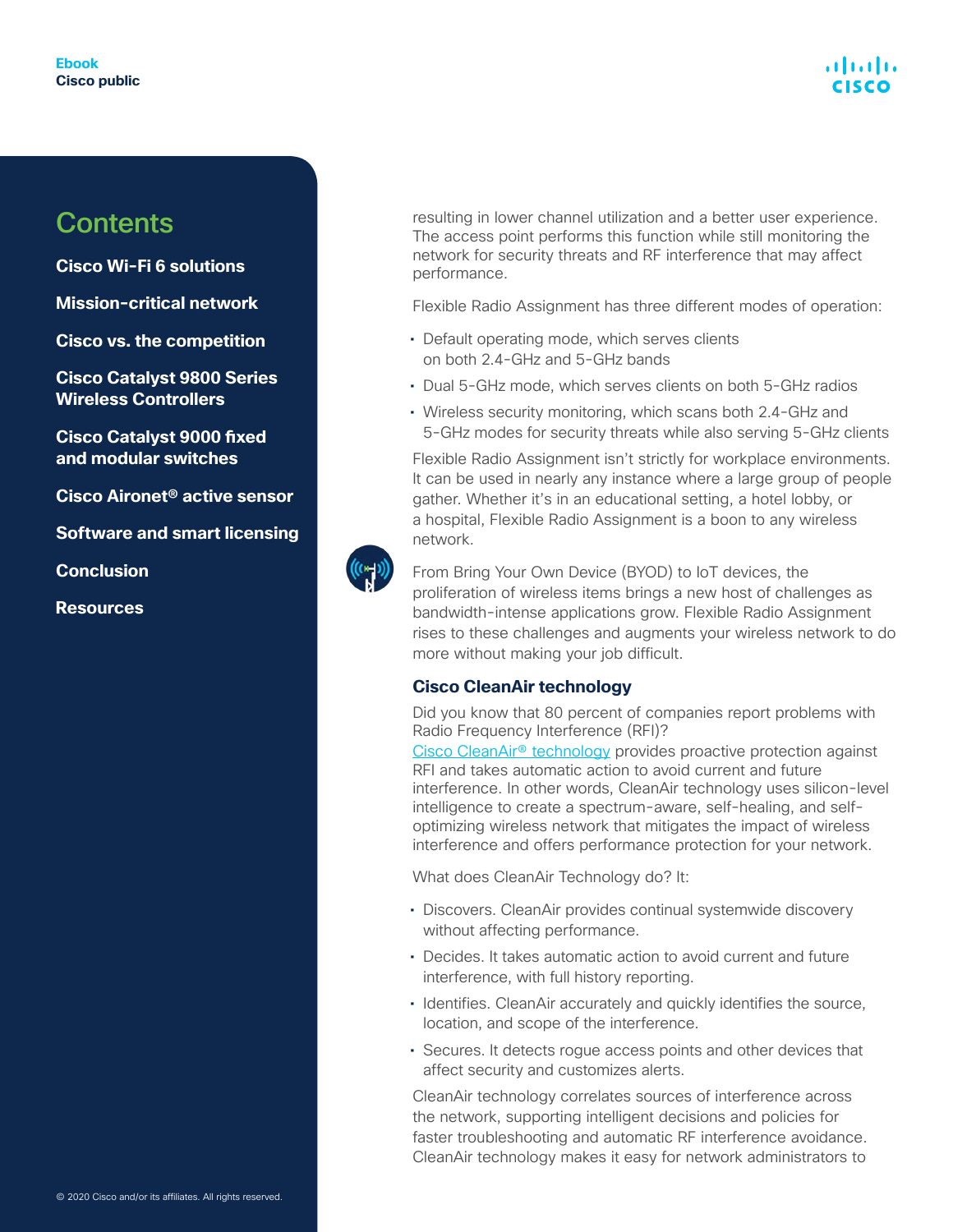<span id="page-7-0"></span>**[Cisco Wi-Fi 6 solutions](#page-3-0)**

**Mission-critical network**

**[Cisco vs. the competition](#page-12-0)**

**[Cisco Catalyst 9800 Series](#page-15-0)  [Wireless Controllers](#page-15-0)**

**[Cisco Catalyst 9000 fixed](#page-20-0)  [and modular switches](#page-20-0)**

**[Cisco Aironet® active sensor](#page-24-0)**

**[Software and smart licensing](#page-24-0)**

**[Conclusion](#page-27-0)**

**[Resources](#page-28-0)**

assess service disruptions, receive notices about performance degradation, research resolutions, and quickly act to improve network performance. The CleanAir solution is part of the industry's most adaptive, reliable, and high-performance wireless network—a network that has the ability to adjust automatically to changes in its environment, without the need for time-intensive or costly human intervention.

### Mission-critical network

The network is creating new opportunities for changing the way we work to become more efficient. Forward-thinking organizations are investing in wireless network to facilitate those opportunities for efficiency, innovation, and growth. As these organizations transition to digital-ready networks, they require advanced features and security.

#### **Mission-critical networks require advanced capabilities**

The approach of Wi-Fi 6 is creating anticipation for what's possible. And we want you to be able to tackle all of the excitement head-on. When you upgrade your wireless network to the latest Cisco® solutions, you'll be prepared for Wi-Fi 6 so you can support more bandwidth-intensive applications, more IoT devices and more clients. You'll also be able to offer advanced wireless capabilities that go well beyond traditional networking.

#### **Automated, secure onboarding across the entire network**

Cisco Software-Defined Access (SD-Access) gives you a single network fabric from edge to cloud and allows you to set identity-based policy for users, devices, and things. Provide access to any application, without compromising on security, while also gaining insight into any attempt to access your network. Automatic segmentation of users, devices, and applications means you can deploy and secure services faster.

#### **Business insights**

You're already invested in wireless. [Cisco DNA Spaces](https://www.cisco.com/c/en/us/solutions/enterprise-networks/dna-spaces/index.html) takes it one step further to combine wireless connectivity with location-based insights. Cisco DNA Spaces provides a simple, scalable, and standardized approach to support wireless users with location analytics, business insights, customer engagement toolkits, asset management, Bluetooth Low Energy (BLE) management, and location data APIs.

#### **Frictionless roaming**

Cisco is a founding member of the [OpenRoaming](https://www.cisco.com/c/en/us/solutions/enterprise-networks/802-11ax-solution/openroaming.html) consortium. OpenRoaming will let mobile users automatically and seamlessly roam between Wi-Fi and cellular networks, including Wi-Fi 6 and 5G. OpenRoaming is part of efforts by Cisco, together with other industry leaders to break down the barriers between Wi-Fi 6 and 5G to support connection everywhere, seamless onboarding, more choices for access, and more secure connections.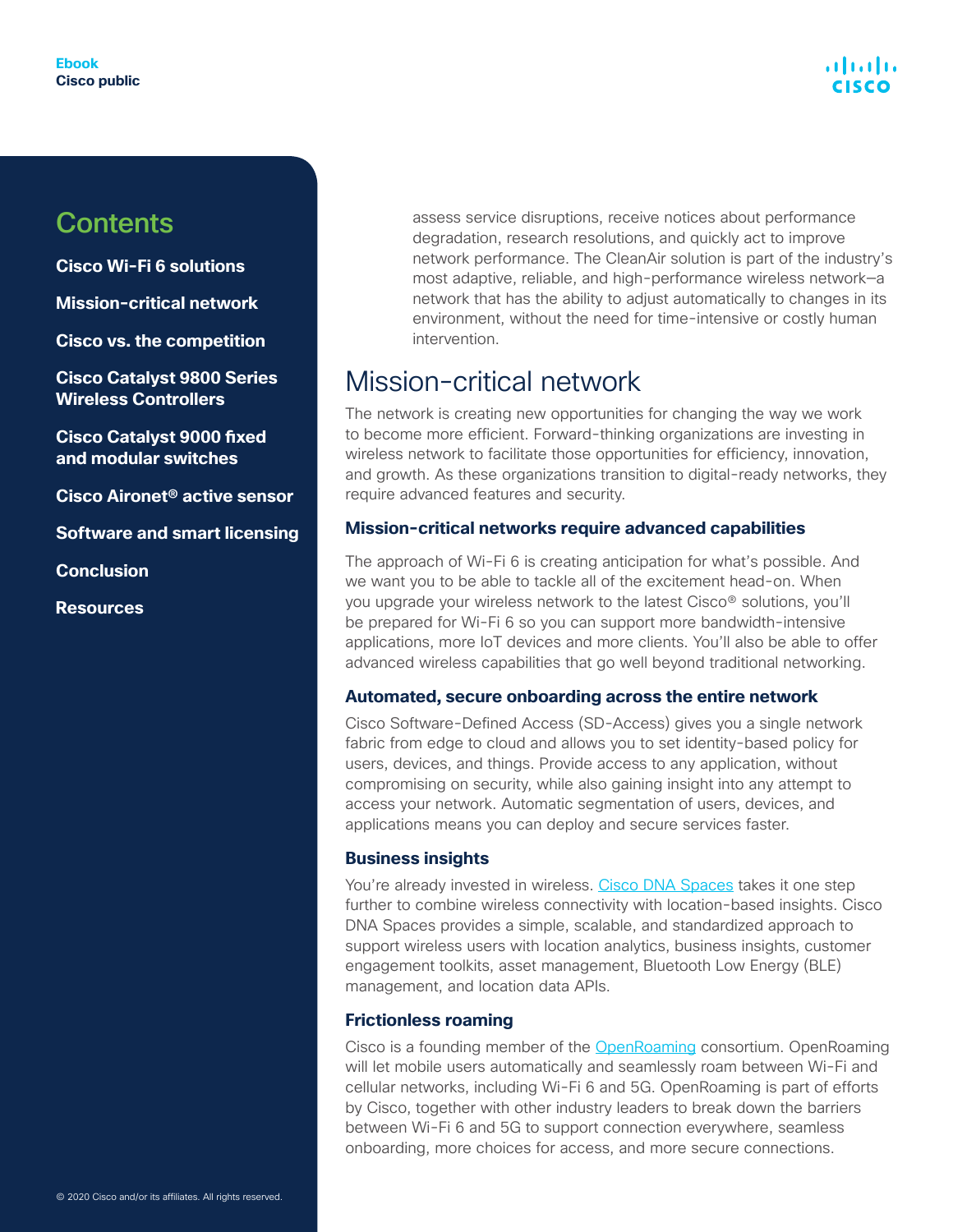#### **[Cisco Wi-Fi 6 solutions](#page-3-0)**

**[Mission-critical network](#page-7-0)**

**[Cisco vs. the competition](#page-12-0)**

**[Cisco Catalyst 9800 Series](#page-15-0)  [Wireless Controllers](#page-15-0)**

**[Cisco Catalyst 9000 fixed](#page-20-0)  [and modular switches](#page-20-0)**

**[Cisco Aironet® active sensor](#page-24-0)**

**[Software and smart licensing](#page-24-0)**

**[Conclusion](#page-27-0)**

**[Resources](#page-28-0)**

With OpenRoaming, you'll be able to get online seamlessly and automatically after signing in just once using a trusted identity provider. The service is secure and fast, and you don't have to guess which Wi-Fi network to use or suffer through a pop-up captive portal again. You will be connected wherever you go so you can download, stream, video chat, and game to your heart's desire. Benefits of OpenRoaming include:

- Seamless connectivity between Wi-Fi and LTE/5G
- Simplify Wi-Fi guest access
- Significantly increase your Wi-Fi attach rate on site
- Better engage with customers through Wi-Fi, Cisco DNA Spaces, and loyalty apps
- Take back ownership of your customers' data through Wi-Fi and drive the power of analytics
- Offload traffic from cellular to Wi-Fi, reducing operational expenses for service providers

#### **I know what Wi-Fi 6 is, but what is 5G all about?**

Think of 5G as the Wi-Fi 6 equivalent in the mobile broadband world. As Wi-Fi 6 is replacing 802.11ac (Wi-Fi 5), 5G is replacing 4G.

However, the most important thing to note is that both 5G and Wi-Fi 6 are built from the same foundation and will co-exist to support different use cases. This is not a matter of choosing one over the other. Both 5G and Wi-Fi 6 promise to dramatically improve wireless experiences for mobile workers and the enterprise. They will both provide higher data rates to support new applications and increases in network capacity, as well as offer the ability to connect more devices. Deployed over wireless devices beginning in 2019, 5G is an advanced way of connecting a wireless device to a network without using Wi-Fi. 5G has a much more massive scale than previous standards of 3G and 4G, allowing for AR/VR to run.

#### **How does Wi-Fi 6 compare to 5G?**

Both Wi-Fi 6 and 5G are critical to the future of wireless, but Wi-Fi 6 will continue to be the preferred and primary wireless access in the enterprise, especially for indoor networks. This is because technologies such as smart buildings, indoor enterprises, industrial organizations, and IoT need varying degrees of network connection sophistication that only Wi-Fi 6 can provide. All of these technologies have a common set of problems: onboarding, lifecycle management, security, and data interpretation that can only be solved via a Wi-Fi 6 solution. Add in the fact that Wi-Fi 6 is a reasonable choice—from a cost standpoint to deploy, maintain, and scale—making it an ideal system for indoor wireless connectivity. This is especially true in areas where access points will serve more users, such as stadia, concert halls and convention centers.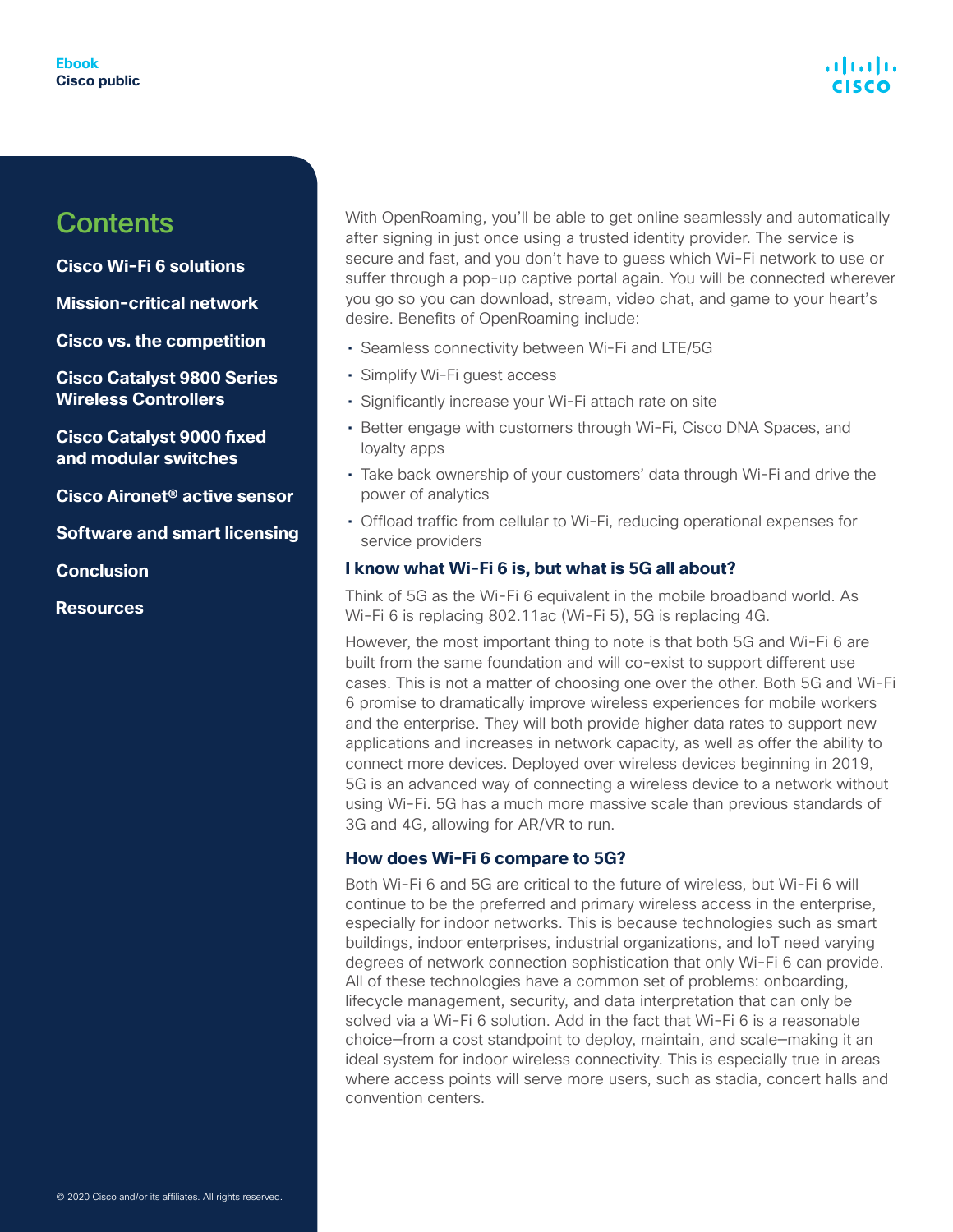**[Cisco Wi-Fi 6 solutions](#page-3-0)**

**[Mission-critical network](#page-7-0)**

**[Cisco vs. the competition](#page-12-0)**

**[Cisco Catalyst 9800 Series](#page-15-0)  [Wireless Controllers](#page-15-0)**

**[Cisco Catalyst 9000 fixed](#page-20-0)  [and modular switches](#page-20-0)**

**[Cisco Aironet® active sensor](#page-24-0)**

**[Software and smart licensing](#page-24-0)**

**[Conclusion](#page-27-0)**

**[Resources](#page-28-0)**

On the other hand, 5G might be the designated choice for devices outside an indoor network. With higher speeds and improved capacity, both 5G and Wi-Fi 6 can improve outdoor connectivity. However, certain use cases like riding on a bullet train at 200 miles an hour or traveling in a car on the highway—will make 5G the preferred method for outdoor networks.

This is not a binary situation, Wi-Fi 6 and 5G are suitable for many industries. Both Wi-Fi 6 and 5G offer exciting opportunities to connect more devices reliably via wireless. This is important for mission-critical IoT devices being used in manufacturing automation, healthcare, energy, and many other industries. Wi-Fi 6 and 5G will also offer enhanced mobile broadband for immersive experiences via augmented and virtual reality. Although many industries will benefit from the enhanced mobile experience, industries such as hospitality, retail, and education will drive immersive experiences for their business.

#### **Products built for the intent-based network**

What is Intent-Based Networking (IBN)? As users, devices, and distributed applications have grown in number, the networking environment has become exponentially more complex. An IBN transforms a hardware-centric, manual network into a controller-led network that captures business intent and translates it into policies that can be automated and applied consistently across the network. The goal is for the network to continuously monitor and adjust network performance to help assure desired business outcomes.

#### **How does it work?**

IBN builds on Software-Defined Networking (SDN), by using a network controller that acts as a central control point for the network. Such controllers are crucial for network abstraction that lets IT treat the network as an integrated whole. Controller-led networks in all domains (including access, WAN, data center, and cloud) collaborate and extend their benefits throughout the enterprise and help make digital transformation a reality.

The closed-loop system of IBN operates with the following functional building blocks to deliver intent—or support—for the business or IT outcomes that your organization needs:

The closed-loop system of IBN operates with the following functional building blocks to deliver intent—or support—for the business or IT outcomes that your organization needs:

- Translation the capture and translation of intent into policies the network can act on
- Activation installation of these policies across the physical and virtual network infrastructure, using networkwide automation
- Assurance use of analytics and machine learning to continuously monitor the network to verify that the desired intent has been applied and the business outcomes are being achieved.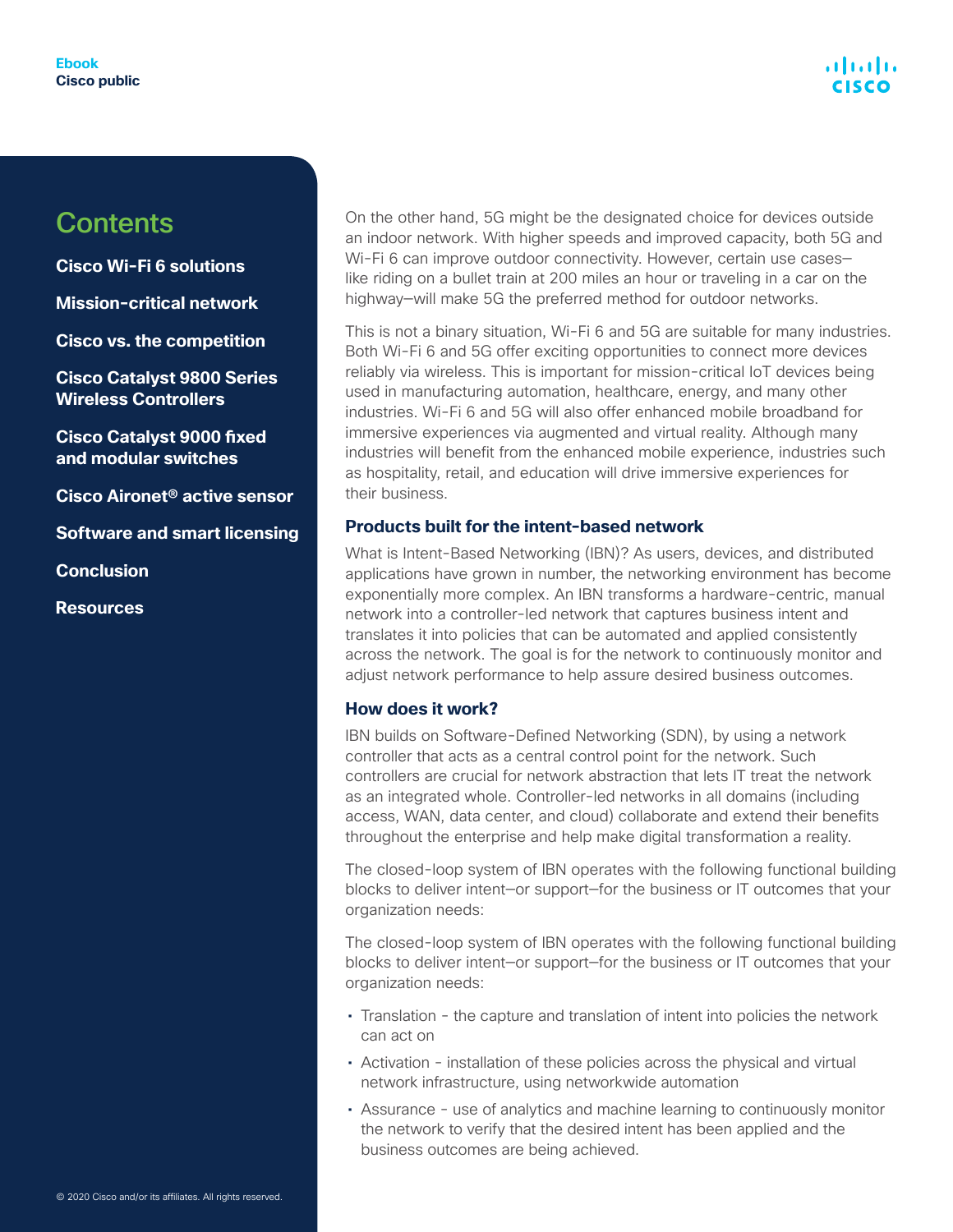**[Cisco Wi-Fi 6 solutions](#page-3-0)**

**[Mission-critical network](#page-7-0)**

**[Cisco vs. the competition](#page-12-0)**

**[Cisco Catalyst 9800 Series](#page-15-0)  [Wireless Controllers](#page-15-0)**

**[Cisco Catalyst 9000 fixed](#page-20-0)  [and modular switches](#page-20-0)**

**[Cisco Aironet® active sensor](#page-24-0)**

**[Software and smart licensing](#page-24-0)**

**[Conclusion](#page-27-0)**

**[Resources](#page-28-0)**

#### **How does IBN fit in with Wi-Fi 6?**

The products that make up the IBN are the Wi-Fi 6 products built specifically for the intent-based network. These products make up the next-generation wired and wireless architecture that best address today's customers' needs. Released in November 2018, the Cisco Catalyst 9800 kicked off this technological revolution as the first controller built from the ground up for intent-based networking. It runs on Cisco IOS-XE and can be deployed anywhere. Cisco has married over 15 years of RF innovation—from our Aironet portfolio that offers the most innovative wireless technologies like Clean Air, Intelligent Capture and the most widely deployed controller with the most powerful networking operating system (OS), that has been modernized with a modular design to give IT higher availability, programmability, and scale.

With the next-generation Wi-Fi 6 wireless products unified under one common OS, Cisco IOS® Software, means that the IBN products are:

- Resilient, with zero downtime with software updates and upgrades
- Secure
	- Automated macro and micro segmentation with Cisco SD-Access
	- Threat detection with Cisco Encrypted Traffic Analytics (ETA)
	- Advance security with WPA3 and Trustworthy Systems
- Intelligent
	- Programmable network processor and Cisco IOx infrastructure support
	- Multi-lingual access points to enable IoT
	- Can be deployed in the infrastructure and cloud of your choice
	- Includes enhanced analytics with Cisco DNA
	- Goes beyond the Wi-Fi 6 standard

#### **Where are some of the best places to use Wi-Fi 6?**

The use cases for a Wi-Fi 6 network are numerous and varied. Almost any organization could use faster connection, better battery life, and increased capacity, but there are certain places that may need it more than others.

For organizations that need full-service provider carrier offload and IT/ToT convergence or where networks run in high-density environments such as classrooms and auditoriums and have a need for real-time applications such as enterprise-grade 4k/8k video or augmented or virtual reality, a Wi-Fi 6 network is paramount.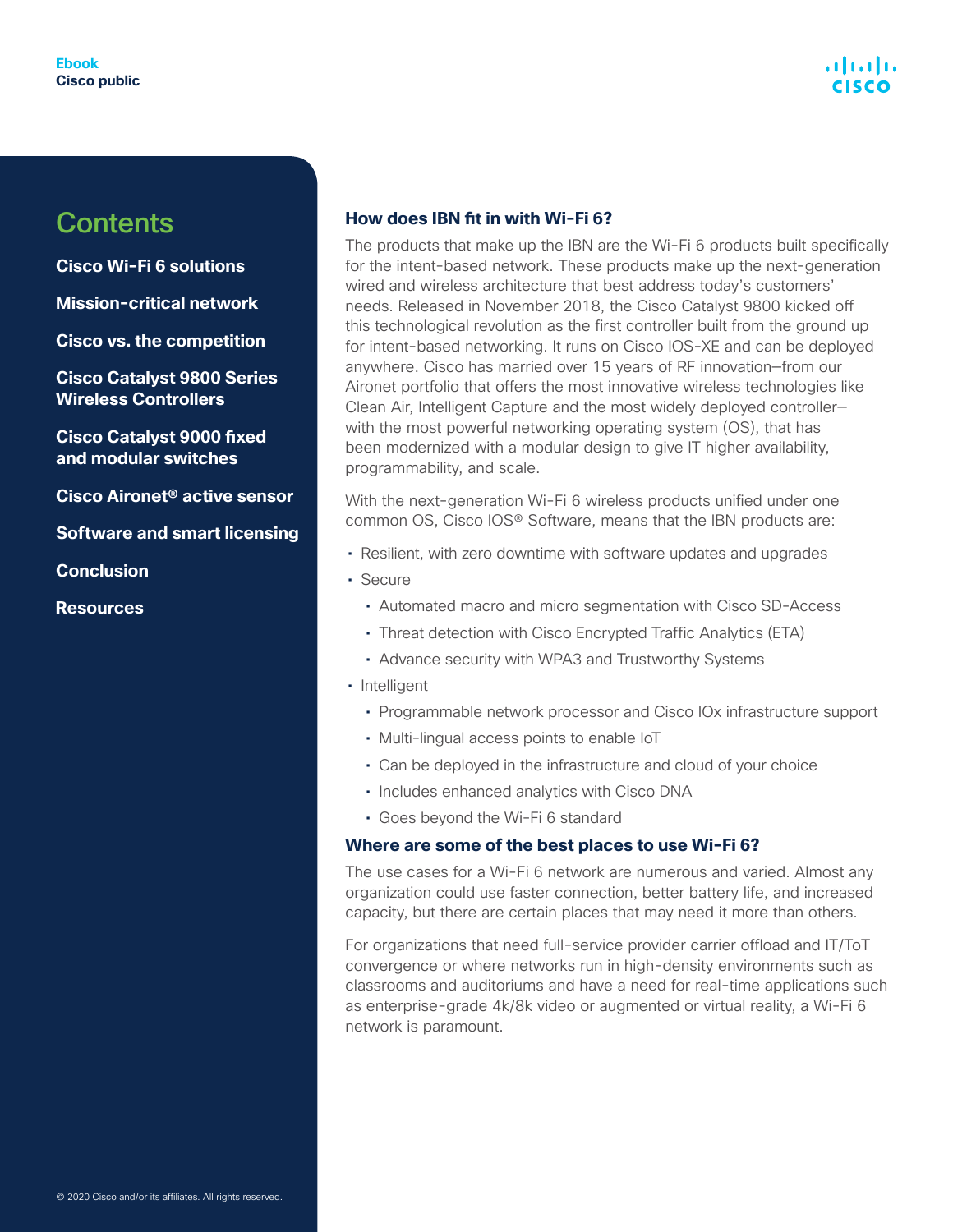#### alnılır **CISCO**

### **Contents**

**[Cisco Wi-Fi 6 solutions](#page-3-0)**

**[Mission-critical network](#page-7-0)**

**[Cisco vs. the competition](#page-12-0)**

**[Cisco Catalyst 9800 Series](#page-15-0)  [Wireless Controllers](#page-15-0)**

**[Cisco Catalyst 9000 fixed](#page-20-0)  [and modular switches](#page-20-0)**

**[Cisco Aironet® active sensor](#page-24-0)**

**[Software and smart licensing](#page-24-0)**

**[Conclusion](#page-27-0)**

**[Resources](#page-28-0)**

Figures 3 and 4 outline some Cisco products that run in an IBN network using Wi-Fi 6 and common use cases.

Figure 3. Cisco Wi-Fi 6 products in an enterprise workspace



Figure 4. Cisco Wi-Fi 6 products in a high-density environment

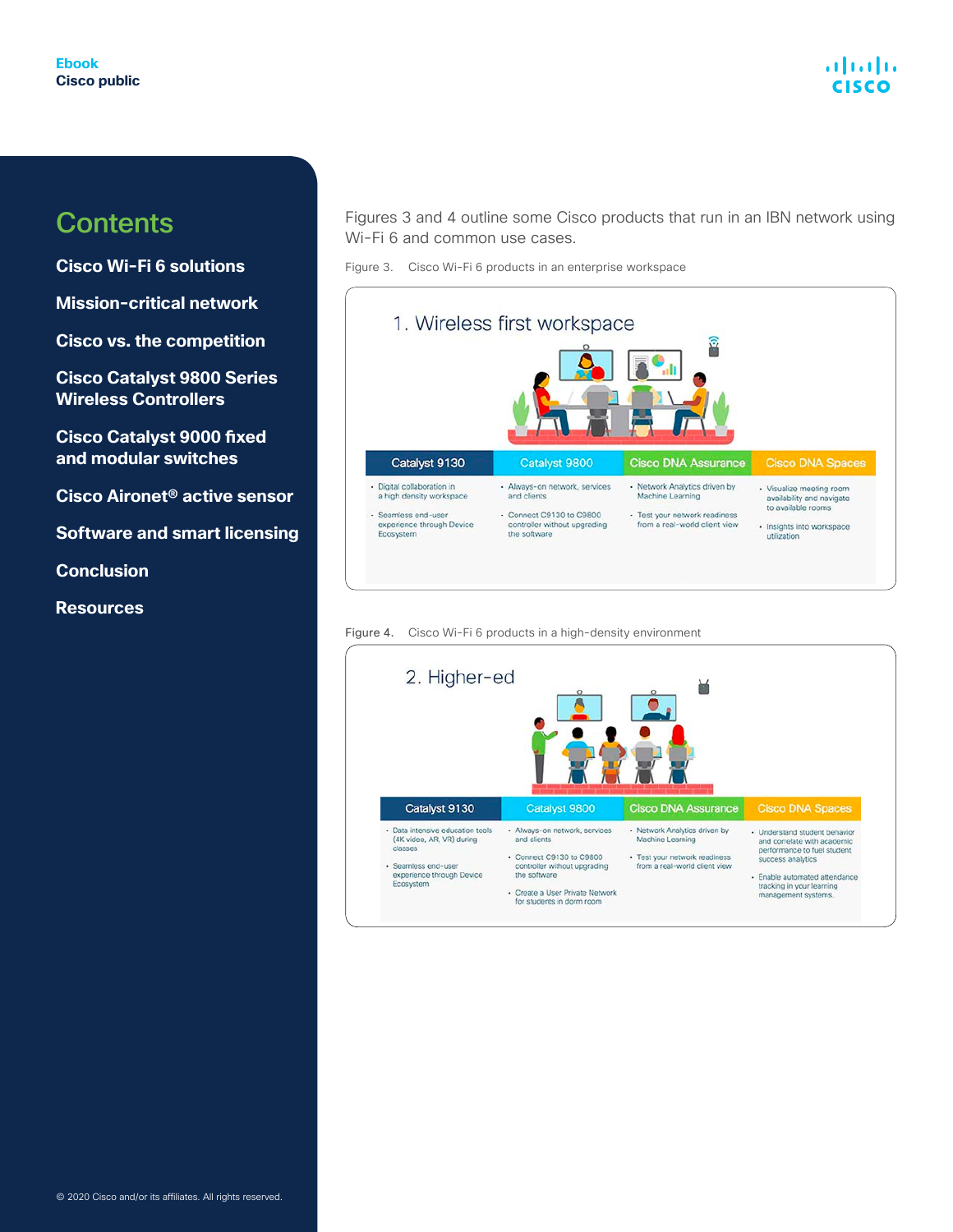<span id="page-12-0"></span>**[Cisco Wi-Fi 6 solutions](#page-3-0)**

**[Mission-critical network](#page-7-0)**

**Cisco vs. the competition**

**[Cisco Catalyst 9800 Series](#page-15-0)  [Wireless Controllers](#page-15-0)**

**[Cisco Catalyst 9000 fixed](#page-20-0)  [and modular switches](#page-20-0)**

**[Cisco Aironet® active sensor](#page-24-0)**

**[Software and smart licensing](#page-24-0)**

**[Conclusion](#page-27-0)**

**[Resources](#page-28-0)**

What some Cisco customers had to say about their Wi-Fi 6 network:

"Striving toward the commitment of "leading medicine" with state-of-theart healthcare services, we need technology and infrastructure in place to deliver an always on network. The Catalyst 9800 and 9100 provide a modular design to wireless configuration, flexibility in the separation of code between Wireless LAN Controller (WLC) and access point, and the ability for rolling upgrades on the network. All these capabilities will allow us to securely scale and manage our network as quickly as our needs grow." – a major U.S. healthcare provider

"We strive to offer a world-class student life experience with state-ofthe-art campus facilities built on always-on infrastructure. We're delighted to pioneer Cisco's new wireless stack, which includes Cisco Catalyst 9100 access points and Cisco Catalyst 9800 controllers. It allows us to use Cisco's intent-based networking solution that ensures simplified operations, security, and reliability of our networks at scale." – a major U.S. university

"The Cisco Catalyst 9115 and 9117 access points are shaping up to be a worthy successor to the Aironet access points. One customer regularly has over 400 clients connecting to Catalyst access points and they are performing great!" – a Cisco global partner

### Cisco vs. the competition

#### **1. Cisco's wired and wireless innovations set Cisco apart from other vendors**

Cisco's innovation goes beyond industry standards by developing hardware and software to address customers' pain points and future requirements.

Cisco takes a different approach from other vendors' merchant silicon-based products by developing custom ASICs, which provide enhanced capabilities and investment protection for the future.

- For wired Cisco developed the Unified Access Data Plane (UADP), which enables high-performance packet processing of CAPWAP, VXLAN, and other future protocols with its flexible parser engine. This ASIC can be found in the Catalyst 9000 Series Switches
- For wireless Cisco developed a custom RF ASIC for Catalyst 9120 and 9130 access points that enhances the network performance by offering features such as
	- Cisco CleanAir<sup>®</sup> technology to mitigate the impact of wireless interference and protect performance
	- [Cisco Wireless Intrusion Prevention System](https://www.cisco.com/c/en/us/products/collateral/wireless/adaptive-wireless-ips-software/data_sheet_c78-501388.html?dtid=osscdc000283) (WIPS) to detect, locate, mitigate, and contain wired and wireless rogues and threats at Layers 1 through 3
	- Dual-filter Dynamic Frequency Selection (DFS) detection to avoid interference for optimal performance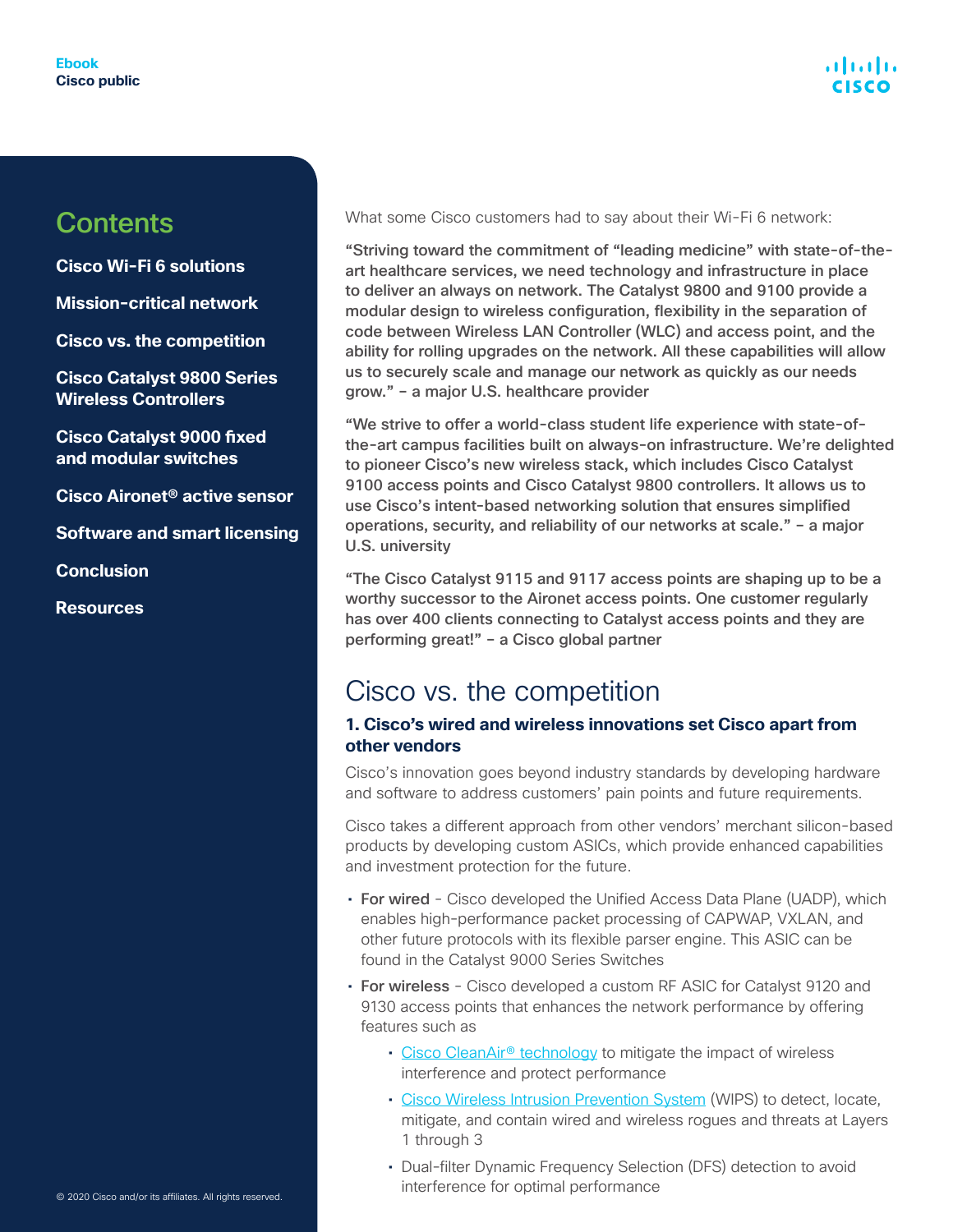**[Cisco Wi-Fi 6 solutions](#page-3-0)**

**[Mission-critical network](#page-7-0)**

**[Cisco vs. the competition](#page-12-0)**

**[Cisco Catalyst 9800 Series](#page-15-0)  [Wireless Controllers](#page-15-0)**

**[Cisco Catalyst 9000 fixed](#page-20-0)  [and modular switches](#page-20-0)**

**[Cisco Aironet® active sensor](#page-24-0)**

**[Software and smart licensing](#page-24-0)**

**[Conclusion](#page-27-0)**

**[Resources](#page-28-0)**

- Cisco Flexible Radio Assignment, another innovation pioneered by Cisco, automatically identifies and converts the redundant 2.4-GHz radio into a 5-GHz radio
- IoT Container support hosts IoT applications on access points
- Application hosting enables applications to seamlessly run on Catalyst 9000 Series Switches for different customers' uses cases
- 802.3bt (90W) perpetual Power over Ethernet (PoE) support on the Catalyst 9400 is unique in the industry

#### **2. Cisco Catalyst Wireless Controller offers exceptional deployment flexibility**

Cisco leads the industry in offering diverse options to serve a vast range of customers' deployment requirements. The Cisco Catalyst 9800 Series Wireless Controllers come in a variety of deployment platforms, such as on-premises appliances, cloud deployment options, embedded wireless controller on access points, and Cisco 9800 embedded wireless on the Catalyst 9300 Series Switch.

#### **3. Cisco provides a secure and robust network for the next generation of devices**

As you know, IoT is now a critical part of the business strategies around the world. The type of IoT devices vary widely—from LED lighting, HVAC, and security systems. However, they all have one need in common: proper network segmentation to protect them from each other and from unauthorized access by an employee or by guest users. [Cisco Software-](https://www.cisco.com/c/dam/en/us/solutions/collateral/enterprise-networks/software-defined-access/solution-overview-c22-739012.pdf)[Defined Access \(SDA\)](https://www.cisco.com/c/dam/en/us/solutions/collateral/enterprise-networks/software-defined-access/solution-overview-c22-739012.pdf) is a purpose-built network fabric that supports this influx of devices while providing distinct Virtual Networks (VN) to isolate them properly. Other networking vendors are still depending on traditional methods of segmentation, such as Virtual LANs (VLAN) and Access Control Lists (ACL), which are challenging to manage as the network grows.

Additionally, Cisco Application Visibility and Control (AVC), along with NetFlow exporting, is built into the wired and wireless infrastructure. By analyzing packet flows in real time, Cisco can offer a holistic perspective into north-south and east-west traffic patterns, and even provide advanced security with **Encrypted Traffic Analytics (ETA)** and MACsec 256 encryption offered in the Catalyst 9000 Series Switches.

#### **4. Cisco offers an industry-leading, resilient network from the edge to the core.**

Whether it is a large enterprise network or a small business office, customers want their system to be up at all times. Competitors offers high availability in their solution, but they still lack the breadth that Cisco covers in every facet of high availability for both wired and wireless infrastructure.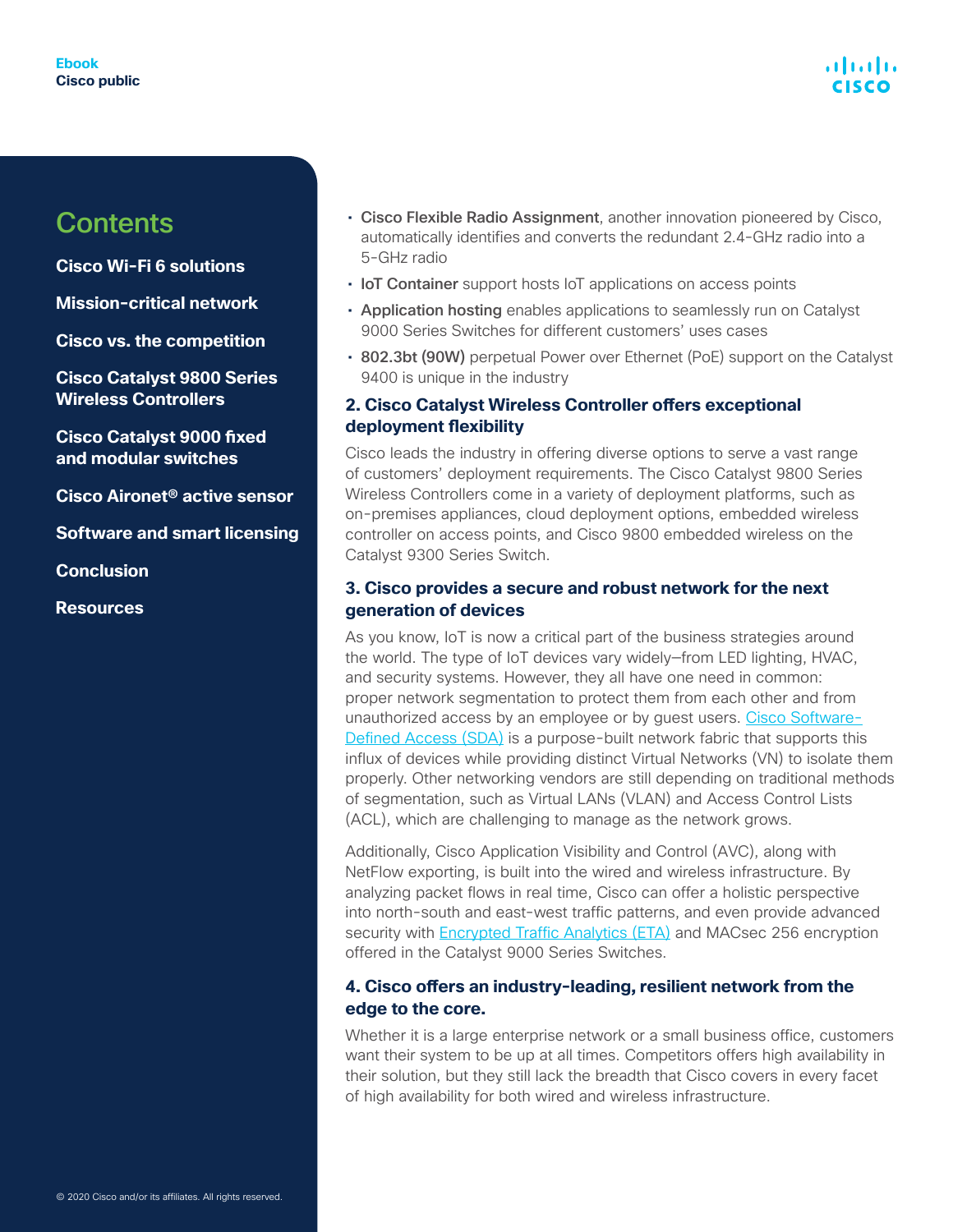**[Cisco Wi-Fi 6 solutions](#page-3-0)**

**[Mission-critical network](#page-7-0)**

**[Cisco vs. the competition](#page-12-0)**

**[Cisco Catalyst 9800 Series](#page-15-0)  [Wireless Controllers](#page-15-0)**

**[Cisco Catalyst 9000 fixed](#page-20-0)  [and modular switches](#page-20-0)**

**[Cisco Aironet® active sensor](#page-24-0)**

**[Software and smart licensing](#page-24-0)**

**[Conclusion](#page-27-0)**

**[Resources](#page-28-0)**

Cisco Catalyst 9800 Series Controller - Access points' and clients' Stateful Switchover (SSO), seamless software updates, bug fixes without controller reboot, and hitless access points upgrades work to ensure that the network is up at all times.

• Cisco Catalyst 9000 Series Switches – The Catalyst 9000 switch family supports several high-availability features, such as extended fast software upgrade, hot and cold patching, Cisco StackWise® Virtual, graceful insertion and removal for L2 and L3 protocols, sub-second In-Service Software Upgrade (ISSU) with hardware redundancy,

Non-Stop Forwarding / Stateful Switchover (NSF/SSO), and StackPower.

#### **5. Cisco Intent-Based Networking enables ease of deployment and operation**

Cisco DNA Center is centered around having one single point of truth, where the network can be deployed, monitored, and secured from a single dashboard. It allows administrators to deploy network devices at scale with automation and create network policies for multi-level segmentation over a distributed data plane for wired and wireless with drag-n-drop workflows. Cisco DNA Center also offers assurance with AI Network Analytics to diagnose issues in the network and troubleshoot remotely without needing to send an engineer onsite. Other competitive solutions require separate solutions for each action, leading to increased OpEx.

#### **Cisco DNA Center**

How does an intent-based network support mission-critical deployment? [Cisco DNA Center](https://www.cisco.com/c/en/us/products/cloud-systems-management/dna-center/index.html) is the network management and command center for your intent-based network- both wired and wireless. Combining management, automation, analytics, and security, Cisco DNA Center simplifies network management and speeds innovation.

#### **Cisco DNA Assurance**

Your network is full of all the data you need to optimize it and manage it better. [Cisco DNA Assurance](https://www.cisco.com/c/en/us/solutions/enterprise-networks/dna-analytics-assurance.html#~services) lets you put that data to work without a complete network overhaul. And Cisco DNA Wireless Assurance gives you complete network visibility and troubleshooting, time savings and efficiency, and insights based on real-time and historical data to make predictions and resolve issues.

- Cisco DNA Assurance makes it easy to troubleshoot issues and provides insight into your network through analytics.
- Cisco DNA Center provides a single-pane-of-glass command center for both your wired and wireless network.
- Encrypted Traffic Analytics provides visibility into the traffic crossing your network—even the encrypted traffic—to spot hidden threats.
- Cisco SD-Access provides automated, policy-based segmentation across your access network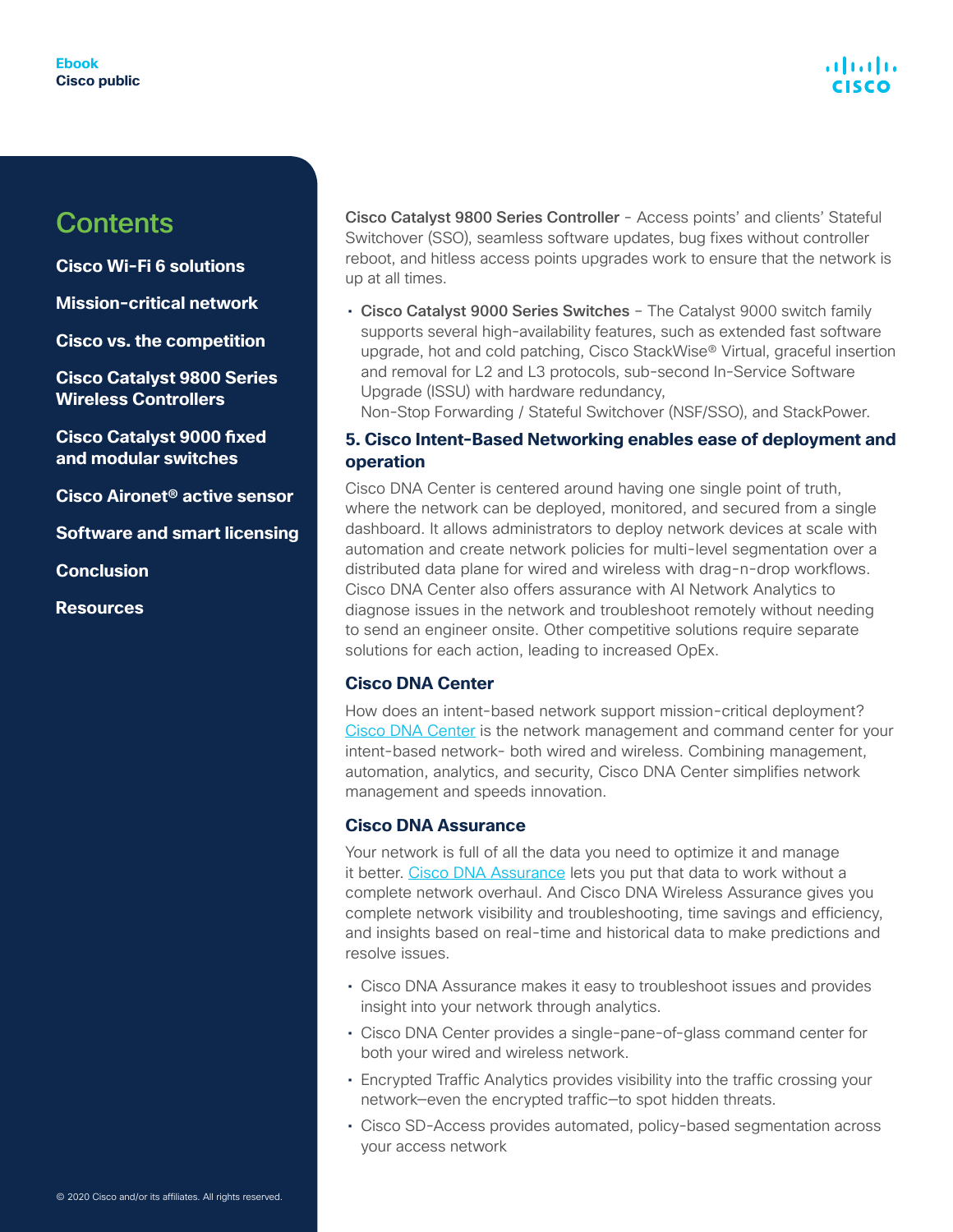<span id="page-15-0"></span>**[Cisco Wi-Fi 6 solutions](#page-3-0)**

**[Mission-critical network](#page-7-0)**

**[Cisco vs. the competition](#page-12-0)**

**Cisco Catalyst 9800 Series Wireless Controllers**

**[Cisco Catalyst 9000 fixed](#page-20-0)  [and modular switches](#page-20-0)**

**[Cisco Aironet® active sensor](#page-24-0)**

**[Software and smart licensing](#page-24-0)**

**[Conclusion](#page-27-0)**

**[Resources](#page-28-0)**

#### **Cisco DNA Automation**

Cisco DNA Center allows you to [automate a variety of network tasks](https://www.cisco.com/c/en/us/products/cloud-systems-management/dna-center/index.html) to simplify network management and achieve intent-based networking potential. Some automation capabilities include software upgrades and image management, zero-touch device provisioning, Enterprise Network Function Virtualization (ENFV), and easy quality of service automation.

#### **Advanced solutions**

The power of the network lies in its infrastructure. When you build a strong infrastructure foundation with the right products, you'll be prepared to innovate and adapt to new capabilities.

- Cisco Catalyst 9800 Series Wireless Controllers
- Cisco Catalyst 9100 Access Points
- Cisco Catalyst 9000 fixed and modular switches
- Cisco Aironet® Active Sensor

### Cisco Catalyst 9800 Series Wireless **Controllers**



[Cisco Catalyst® 9800 Wireless Controllers \(Figure 5\)](https://www.cisco.com/c/en/us/products/wireless/catalyst-9800-series-wireless-controllers/index.html) combine the best of RF excellence with the benefits of Cisco IOS XE to deliver some of Cisco IOS XE to deliver some of the industry's most reliable and secure controllers.

Catalyst 9800 Series Wireless Controllers are ready to deploy anywhere: on-premise, in the cloud, or embedded on a Catalyst access point or switch. They provide high availability to keep services always on during planned and even unplanned events. And they have built-in security and support advanced security features such as Encrypted Traffic Analytics and secure segmentation with Cisco SD Access. On top of that? They're compatible with the new Cisco Catalyst 9100 Access Points, which support Wi-Fi 6.

The 9800 Series Wireless Controllers are the next generation of controllers that bridge the intent-based networking portfolio and offer deployment flexibility. Powered by Cisco IOS XE, the 9800 Series are always on, secure, and deployable anywhere. Software updates with no disruptions and rolling access point upgrades completely change the definition of "always on". Secure means increased threat detections in encrypted traffic and automated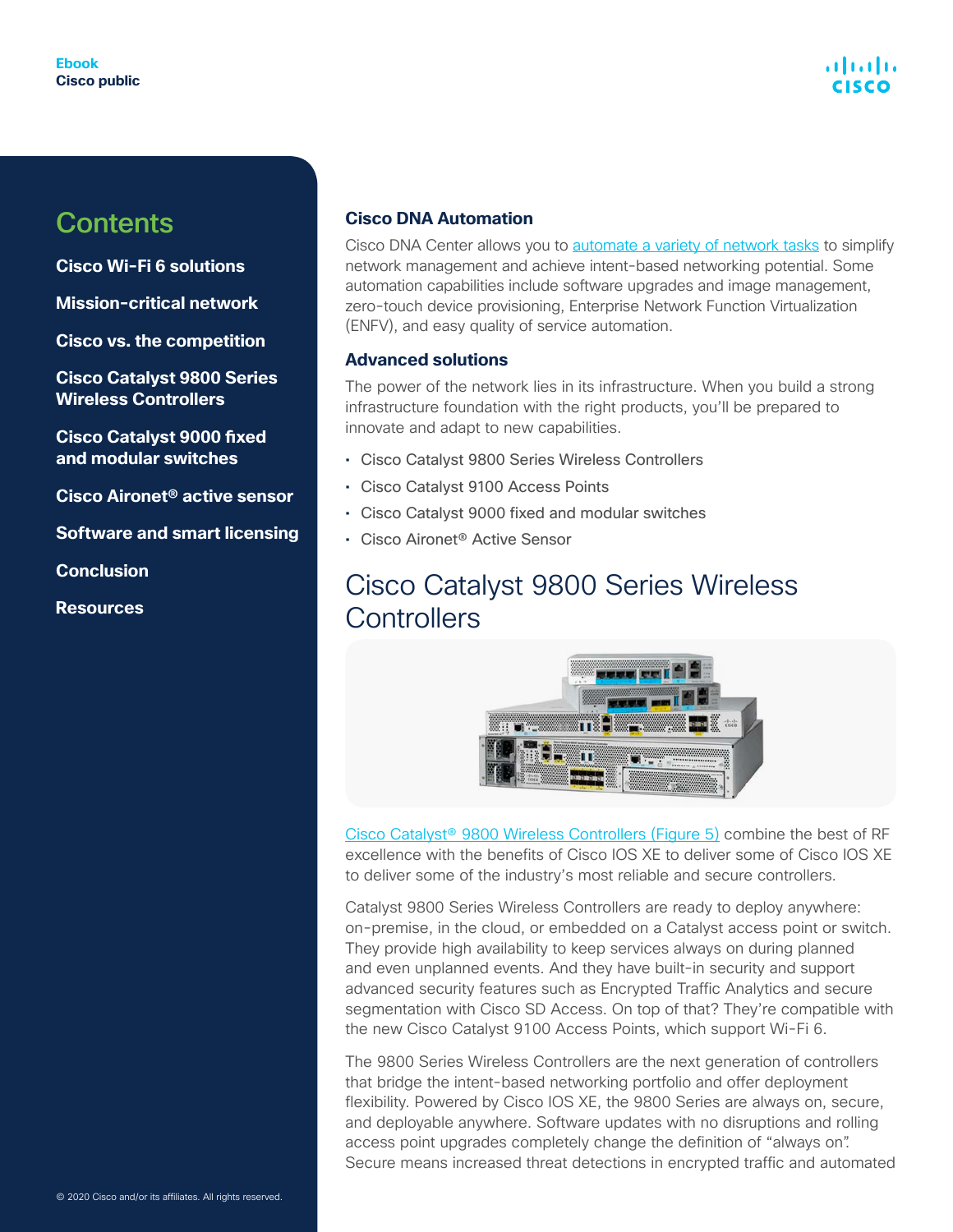**[Cisco Wi-Fi 6 solutions](#page-3-0)**

**[Mission-critical network](#page-7-0)**

**[Cisco vs. the competition](#page-12-0)**

**[Cisco Catalyst 9800 Series](#page-15-0)  [Wireless Controllers](#page-15-0)**

**[Cisco Catalyst 9000 fixed](#page-20-0)  [and modular switches](#page-20-0)**

**[Cisco Aironet® active sensor](#page-24-0)**

**[Software and smart licensing](#page-24-0)**

**[Conclusion](#page-27-0)**

**[Resources](#page-28-0)**

macro/micro segmentation. Finally, the ability to deploy on premises, in either a private or public cloud, or embedded in a switch or access point promises a freedom that no other controller currently offers.

Key benefits of Catalyst 9800 controllers:

- **Always on** Driven by high availability, the ability of providing limited downtime during upgrades is a significant benefit of the 9800 Series Controllers. Bug fixes, access point deployment in multiple sites, network updates, and more can be deployed without impacting the operations of the networks.
- **Secure** According to a recent poll, nearly one-third of respondents have been victims of cybercrime. Not only that, but the industry average to detect a common threat can be up to 100 days. The 9800 Series Controllers are built around the idea that wireless becomes the strongest first line of defense. Thanks to built-in security features, 9800 Series Controllers are ready to detect any threat and defend against any compromised infrastructure.
- **Deploy anywhere** Deploy anywhere to enable wireless connectivity everywhere. Whether on premises, in a private or public cloud, or embedded on a switch or access point, 9800 Series Controllers offer multiple deployment and scale options to best meet any organization's needs. It doesn't matter whether your deployment choice is on a private or a public cloud: the 9800 Series Controller is cloud-agnostic and allows for management and deployment anywhere. The wireless controllers can be deployed on VMware ESXi, KVM, and Cisco Enterprise Network Compute System (ENCS) in a private cloud or on AWS in a public cloud.

**Cisco Catalyst 9800-L Wireless Controller:** For small and medium-sized businesses, the 9800-L is the ideal choice because it is feature-rich and enterprise-ready to power your business-critical operations and transform end-user experiences. Choose between copper and fiber uplinks. This choice gives you flexibility in your network. The 9800-L supports up to 250 access point and 5000 clients and has 5-GBps throughput.

**Cisco Catalyst 9800-40 Wireless Controller:** The 9800-40 is a fixed wireless controller with seamless software updates for midsize and large enterprises. It supports up to 2000 access points and 32,000 clients and has 40-GBps throughput.

**Cisco Catalyst 9800-80 Wireless Controller:** The 9800-80 is a modular wireless controller with optional 100 Gigabit Ethernet (GE) modular uplinks and seamless software updates for large enterprises and campuses. It is feature-rich and enterprise-ready to power your business-critical operations and transform end-customer experiences. The Catalyst 9800-80 supports up to 6000 access points and 64,000 clients and has 80-GBps throughput.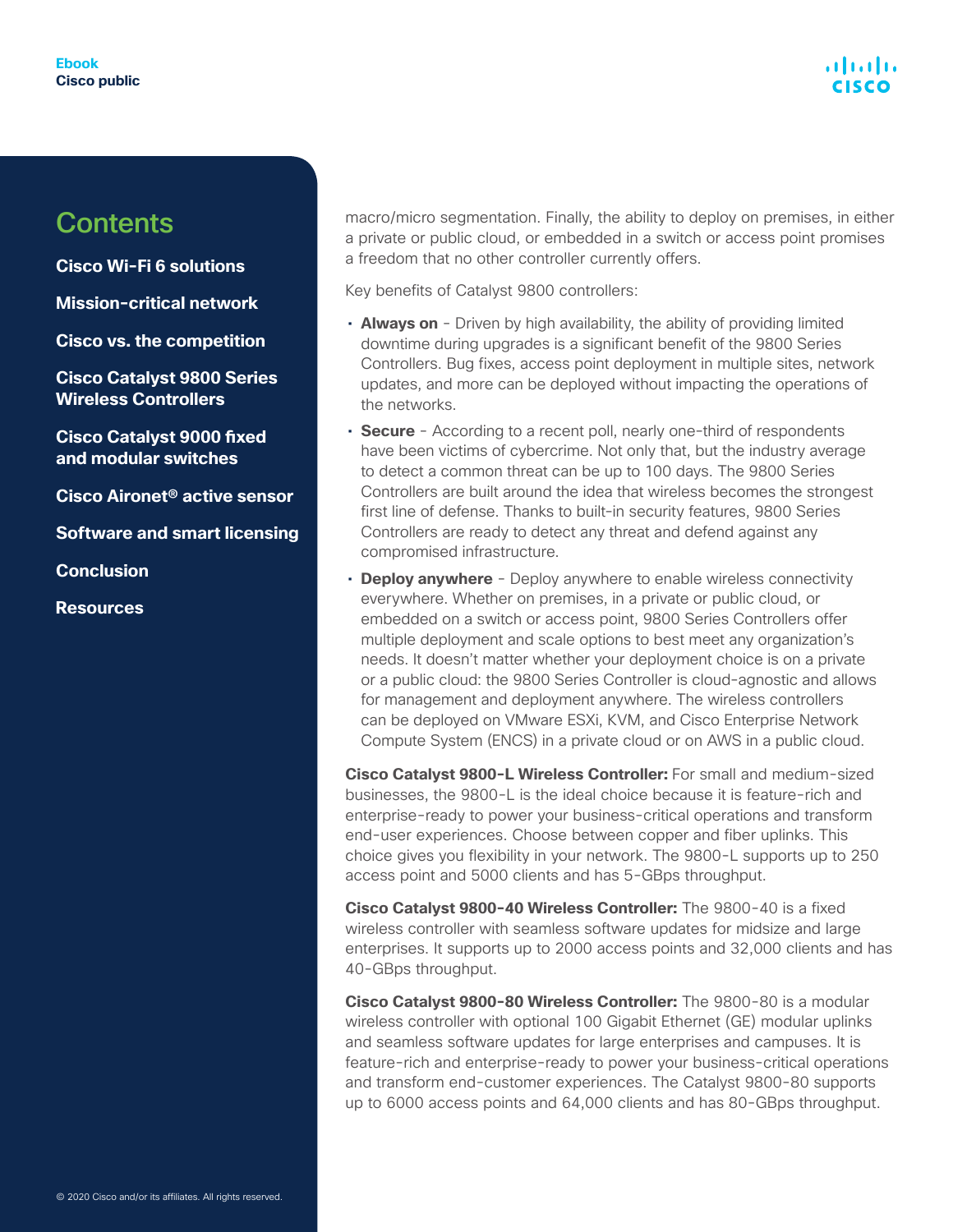**[Cisco Wi-Fi 6 solutions](#page-3-0)**

**[Mission-critical network](#page-7-0)**

**[Cisco vs. the competition](#page-12-0)**

**[Cisco Catalyst 9800 Series](#page-15-0)  [Wireless Controllers](#page-15-0)**

**[Cisco Catalyst 9000 fixed](#page-20-0)  [and modular switches](#page-20-0)**

**[Cisco Aironet® active sensor](#page-24-0)**

**[Software and smart licensing](#page-24-0)**

**[Conclusion](#page-27-0)**

**[Resources](#page-28-0)**

**Cisco Catalyst 9800-CL Wireless Controller for Cloud:** The 9800-CL is the next generation of enterprise-class wireless controllers for cloud, with seamless software updates for distributed branches and midsize campuses to large enterprises and service providers. Multiple scale options with a single deployment package are available to best meet your organization's needs. The 9800-CL is available to deploy on either a private cloud (as a virtual machine) or public cloud.

As opposed to previous virtual WLC offerings from Cisco, the 9800-CL supports Cisco FlexConnect<sup>®</sup>, as well as central switching, mobility anchor, and SSO. The 9800-CL comes in three sizes:

- **Small**  Designed for distributed branches and small campuses supporting up to 1000 access points and 10,000 clients
- **Medium** Designed for medium-sized campuses supporting up to 3000 access points and 32,000 clients
- **Large** Designed for large enterprises and service providers supporting up to 6000 access points and 64,000 clients

**Cisco Embedded Wireless Controller on Catalyst Switches (9800-SW):** Embedded on a Catalyst 9000 switch, this Embedded Wireless Controller is exclusively for SD-Access-enabled distributed branches and small campuses. The Embedded Wireless Controller on Catalyst Switches supports up to 200 access point and 4000 clients.

**Cisco Embedded Wireless Controller on Catalyst Access Points:** The Cisco Embedded Wireless Controller on Catalyst Access Points puts control right on the access point, delivering a cost-effective Wi-Fi 6 network that is easy to deploy and manage, without a dedicated physical appliance. It is best for distributed enterprises or organizations that want to upgrade to Wi-Fi 6 with minimal IT resources. Just answer a few simple questions using the Web UI or mobile application and your wireless network is up and running. Powered by Cisco IOS XE Software, the embedded wireless controller adds another choice to the Catalyst 9800 wireless controller family's deployment options and provides a clear upgrade path as your network needs grow.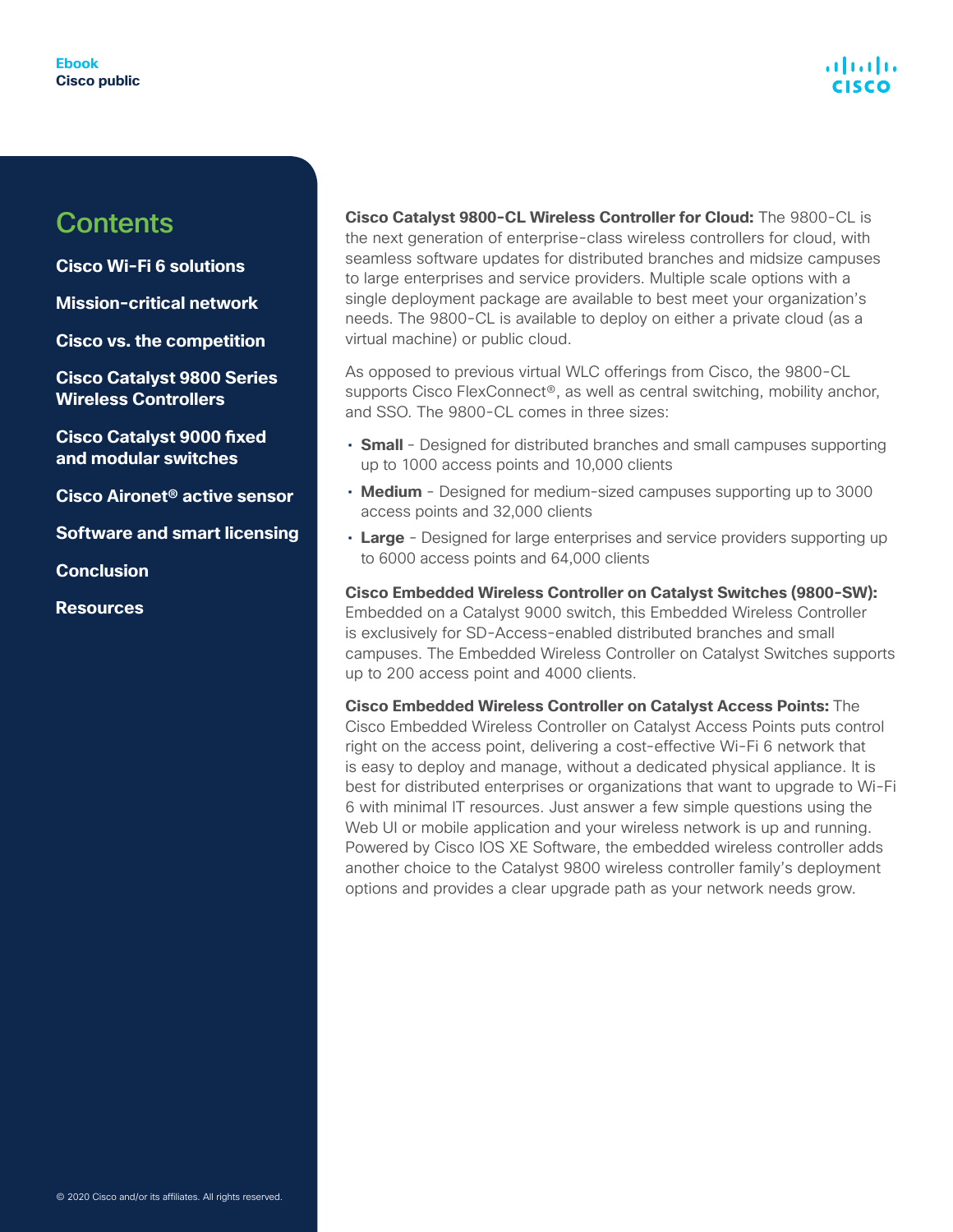**[Cisco Wi-Fi 6 solutions](#page-3-0)**

**[Mission-critical network](#page-7-0)**

**[Cisco vs. the competition](#page-12-0)**

**[Cisco Catalyst 9800 Series](#page-15-0)  [Wireless Controllers](#page-15-0)**

**[Cisco Catalyst 9000 fixed](#page-20-0)  [and modular switches](#page-20-0)**

**[Cisco Aironet® active sensor](#page-24-0)**

**[Software and smart licensing](#page-24-0)**

**[Conclusion](#page-27-0)**

**[Resources](#page-28-0)**

### Cisco Catalyst 9100 Access Points



[Cisco Catalyst 9100 Series Wireless Access Points \(Figure 6\)](https://www.cisco.com/c/en/us/products/wireless/catalyst-9100ax-access-points/index.html) prepare your network for the future of supporting, and going beyond, Wi-Fi 6.

With users expecting an immersive experience, coupled with IoT becoming the new mobile, we are now more dependent on Wi-Fi than ever before. Catalyst 9100 Access Points, powered by Wi-Fi 6 technology and supporting Cisco's Intent-Based Networking architecture, are ready for the growing user expectations, IoT devices, and next-generation cloud-driven applications. With the ability to handle the increased mobile traffic, as well as support IoT at scale, Cisco's first Wi-Fi 6 access points have superior RF innovations and will expand wireless access with intelligence to provide a secure, reliable, high-quality wireless experience for all networks.

Moving to Wi-Fi 6 will allow your wireless network to support up to four times the capacity of previous standards, consume up to 3x less power on end devices that support the Wi-Fi 6 standard, and experience reduced latency, greater IoT coverage, and improved interference mitigation for better quality of experience. The Catalyst 9100 then goes beyond Wi-Fi 6 with programmable RF ASICs and other advanced capabilities.

Key benefits of Catalyst 9100 Access Points:

- **Reliability** Always connected, always dependable; a seamless experience
- **Capacity** 802.11ax sends out more data to more clients than any other version of the 802.11 standard. There is a 50-percent reduced latency with more than 100 devices communicating at the same time. Both access points use OFDMA and multiuser multiple-input, multiple-output (MU-MIMO) to help dole out resources for applications. For example, OFDMA is ideal for low-bandwidth applications and increases efficiency while reducing latency. For high-bandwidth applications, MU-MIMO increases capacity, resulting in higher speeds per user. Look at MU-MIMO as multiple trucks serving users simultaneously, while OFDMA is one truck serving each user.
- **Bandwidth** More applications are able to run to speeds up to four times faster than 802.11ac. With Spectrum intelligence and interference and rogue detection, you can be sure that your network is clear of any issues that could hinder a seamless connection.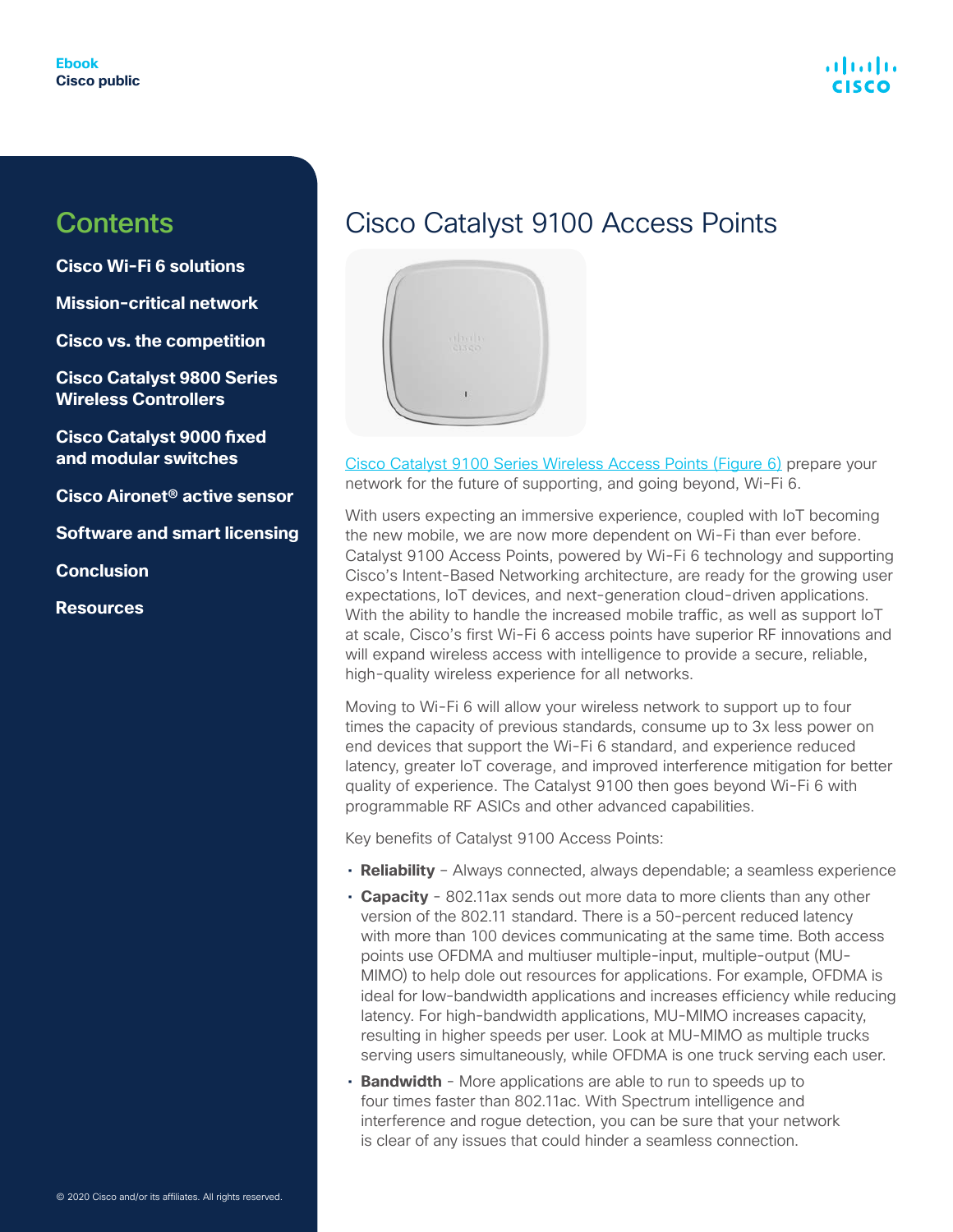**[Cisco Wi-Fi 6 solutions](#page-3-0)**

**[Mission-critical network](#page-7-0)**

**[Cisco vs. the competition](#page-12-0)**

**[Cisco Catalyst 9800 Series](#page-15-0)  [Wireless Controllers](#page-15-0)**

**[Cisco Catalyst 9000 fixed](#page-20-0)  [and modular switches](#page-20-0)**

**[Cisco Aironet® active sensor](#page-24-0)**

**[Software and smart licensing](#page-24-0)**

**[Conclusion](#page-27-0)**

**[Resources](#page-28-0)**

- **Enhanced features** Cisco RF ASIC delivers Cisco CleanAir Technology, Wireless Intrusion Prevention System (WIPS), and DFS detection in addition to Fast Locate, available in the Catalyst 9120 and 9130 Access Points. The Catalyst 9100 Access Points also support target wake time (TWT), which is a new power-saving mode that allows a client to stay asleep and to wake at prescheduled times to exchange data with the access point. The energy savings over 802.11n and 802.11ac is significant, with up to three to four times the older standards. In addition, TWTimproves power and battery efficiency in end devices like smartphones, tablets, and IoT devices.
- **Operates at both PoE+ and PoE** The 9100 Access Points have a 15.4- Watt PoE mode for efficiency and rarely exceed 30 Watts. If that does happen, then mGig provides Universal Power over Ethernet (UPoE).
- **Addresses the growing IoT explosion** 9100 Access Points also offer multi-lingual support and application hosting of IoT protocols such as Wi-Fi, BLE, and Zigbee.
- **Customizable with a programable RF ASIC** The 9120 and 9130 Access Points have a custom RF ASIC and provide real-time analytics, which when combined with Cisco DNA Assurance, allows you to gain RF intelligence and visibility that can be analyzed and used to run your network more efficiently. The custom RF ASIC also has a dedicated third radio that is automatically enabled during high-density scenarios. This goes along with delivering other features such as RF interference mitigation and rogue detection.

**Cisco Catalyst 9115 and 9117 Access Points** - These access points can enable your infrastructure to handle increased mobile traffic. Ready for the next generation of wireless, Cisco Catalyst 9115 and 9117 Access Points are flexible and scalable and support Wi-Fi 6. Perfect for small to medium-sized networks, these access points have higher capacity, greater range, improved security, reduced latency, and better power efficiency.

**Cisco Catalyst 9120 Access Points** - The Catalyst 9120 scales to the growing demands of IoT while fully supporting the latest innovations and new technologies. Not only that, but it is the leader in performance, security, and analytics. 9120 Access Points support both OFDMA and MU-MIMO, delivering more predictable performance for advanced applications and IoT. Additionally, with up to 2.5 Gbps with NBASE-T and IEEE 802.3bz Ethernet compatibility, the 9120 Access Points can seamlessly offload network traffic without any bottlenecks.

**Cisco Catalyst 9130 Access Points** - For large enterprise organizations that will see the coming increase in mobile and IoT traffic, the 9130 goes beyond the Wi-Fi 6 standard and employs a host of resilient, secure, and intelligent features. For stellar scale and performance, the Catalyst 9130 has four radios. It also includes Flexible Radio Assignment, allowing for an automatic frequency change when more devices log on to the network. The 9140 is powered by a programable RF ASIC that provides real-time analytics for a far more efficient network. Other features, such as integrated security, full Intelligent Capture, and more equip your network to deliver a superior wireless experience. To backhaul the data, the 9130 is equipped with a 5 Gbps "mGig" IEEE 802.3bz Ethernet port.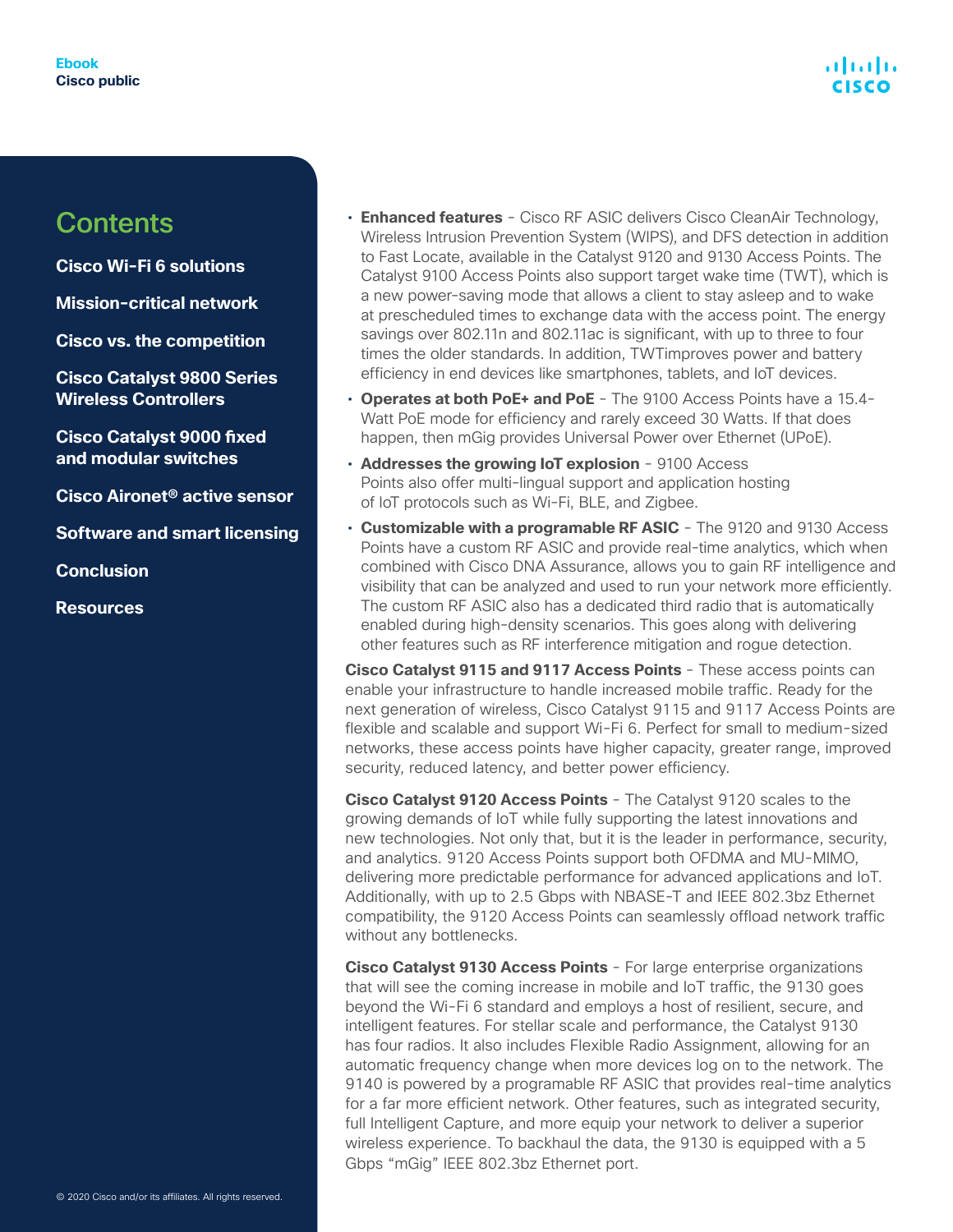

<span id="page-20-0"></span>**[Cisco Wi-Fi 6 solutions](#page-3-0)**

**[Mission-critical network](#page-7-0)**

**[Cisco vs. the competition](#page-12-0)**

**[Cisco Catalyst 9800 Series](#page-15-0)  [Wireless Controllers](#page-15-0)**

**Cisco Catalyst 9000 fixed and modular switches**

**[Cisco Aironet® active sensor](#page-24-0)**

**[Software and smart licensing](#page-24-0)**

**[Conclusion](#page-27-0)**

**[Resources](#page-28-0)**

### Cisco Catalyst 9000 fixed and modular switches



[Cisco Catalyst 9000 fixed and modular switches](https://www.cisco.com/c/en/us/solutions/enterprise-networks/catalyst-9000.html) were built to address the demands of Wi-Fi 6, including Multigigabit speeds and security in a mobilefirst, cloud-driven world.

Get an industry-leading security portfolio built on Talos® threat intelligence, Encrypted Traffic Analytics, MACsec encryption, and more. With a multidomain, intent-based network, you'll also experience high availability and resiliency, with features like ISSU, Graceful Insertion and Removal (GIR), and hot patching. You also get seamless integration with full-stack programmability from ASIC to OS.

Customers need to procure a campus switch equipped with robust hardware architecture to satisfy today's requirements for security, mobility, and agility. The software stack for these switches should complement the hardware's programmability and offer simple, open, and standards-based mechanisms to allow customers to enable new services without complexity and compromise.

Cisco Catalyst 9000 switches are built for the new era of networking. Today's competitive switches for the campus are no match and are unsuitable for customers in this new era of networking. The Cisco Catalyst 9000 switches form the foundational building block for Cisco Software-Defined Access (SD-Access), Cisco's lead enterprise architecture. The Cisco Catalyst 9000 is a single family with a coherent set of features and purpose.

Cisco Catalyst 9200 Series Switches extend the power of intent-based networking and Catalyst 9000 hardware and software innovation to a broader set of deployments. With its family pedigree, Catalyst 9200 Series Switches offer simplicity without compromise: they are secure, always on, and IT-simplified.

As foundational building blocks for the Cisco Digital Network Architecture (Cisco DNA), Catalyst 9200 Series Switches help customers simplify complexity, optimize IT, and reduce operational costs by leveraging intelligence, automation, and human expertise that no other vendor can deliver, regardless of where you are in the intent-based networking journey.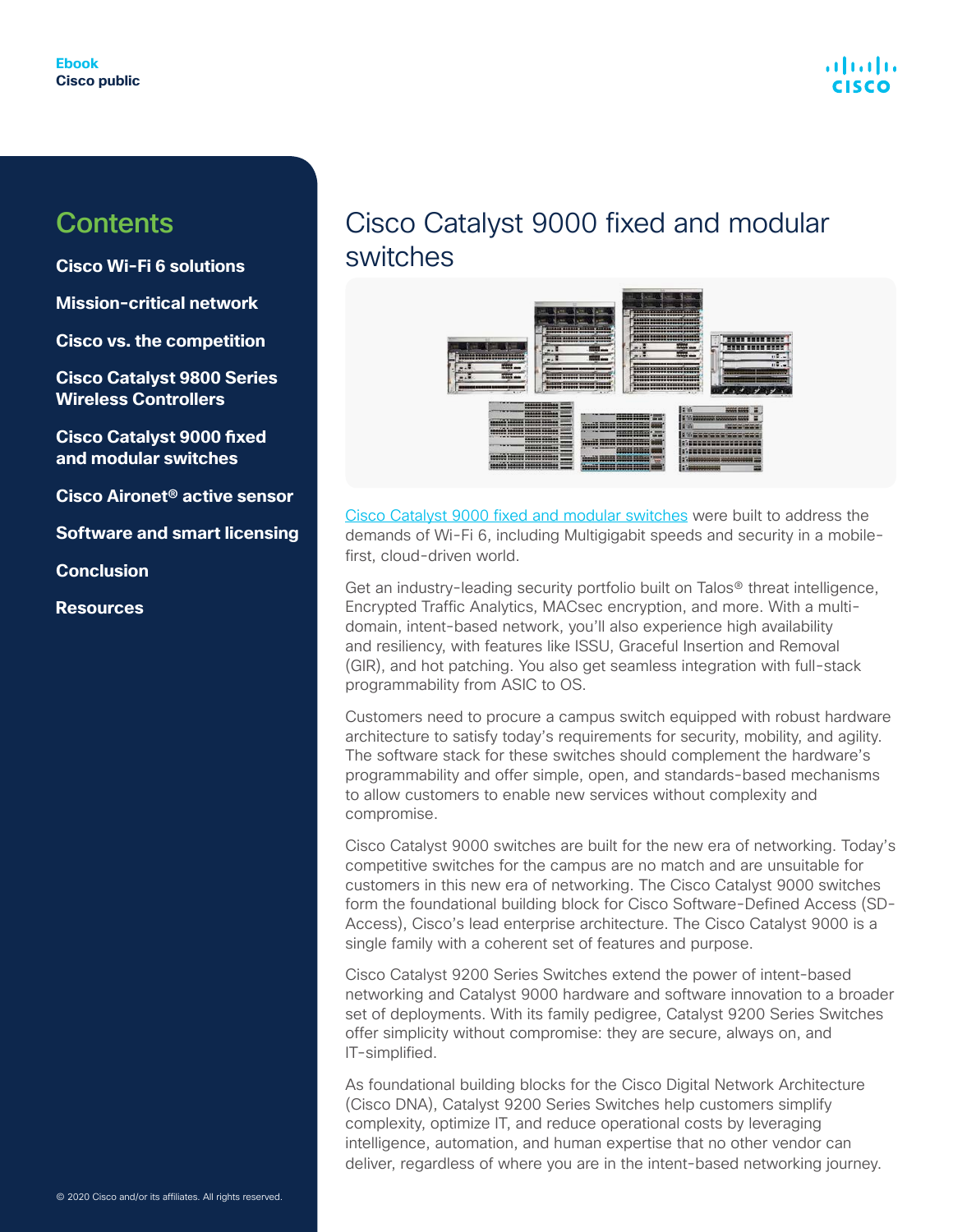

**[Cisco Wi-Fi 6 solutions](#page-3-0)**

**[Mission-critical network](#page-7-0)**

**[Cisco vs. the competition](#page-12-0)**

**[Cisco Catalyst 9800 Series](#page-15-0)  [Wireless Controllers](#page-15-0)**

**[Cisco Catalyst 9000 fixed](#page-20-0)  [and modular switches](#page-20-0)**

**[Cisco Aironet® active sensor](#page-24-0)**

**[Software and smart licensing](#page-24-0)**

**[Conclusion](#page-27-0)**

**[Resources](#page-28-0)**

**Catalyst 9200 Series Switches** provide security features that protect the integrity of the hardware as well as the software and all data that flows through the switch. These switches provide resiliency that keeps your business up and running seamlessly.

Combine that with open APIs of Cisco IOS XE and programmability of the UADP ASIC technology, and you'll find that Catalyst 9200 Series Switches give you what you need now with investment protection on future innovations.

With full PoE+ capability, power and fan redundancy options, stacking bandwidth up to 160 Gbps, modular uplinks, Layer 3 feature support, multigigabit support ,and cold patching, Catalyst 9200 switches are an industry-leading solution with differentiated resiliency and progressive architecture for cost-effective branch-office access.

The Catalyst 9200 Series also supports enhanced security with AES-128 MACsec encryption; policy-based segmentation; Trustworthy Solutions; Layer 3 capabilities, including OSPF, EIGRP, ISIS, RIP, and routed access; advanced network monitoring using full Flexible NetFlow; an ASIC with programmable pipeline and micro-engine capabilities; along with templatebased, configurable allocation of Layer 2 and Layer 3 forwarding; access control lists (ACLs); and quality of service (QoS) entries. The 9200 was designed to replace the Catalyst 2960-X/XR Series Switches.

**Cisco Catalyst 9300 Series Switches** are Cisco's lead stackable enterprise switching platform built for security, IoT, mobility, and cloud, and are the next generation of the industry's most widely deployed switching platform.

The 9300 Series is the industry's first optimized platform for Wi-Fi 6 and 802.11ac Wave2, with support for 2.5/5 Gigabit and multigigabit downlinks. They offer support for 90W UPOE+, 60W UPOE, and 30W PoE+. The 9300 provides support the Catalyst 9800 embedded wireless controller, wired sensor, AV Bridging, and the highest density of Wi-Fi 6 and 802.11ac Wave2 in a single rack-unit (RU) box. The Cisco Catalyst 9300 Series has an exceptionally flexible fixed and modular uplink architecture, with support for 1 Gbps, multigigabit, 10 Gbps, 25 Gbps, and 40 Gbps.

The platform offers choice of multigigabit, 2.5 Gbps, and 1 Gbps copper and 1G SFP fiber Ethernet switches with 80-Gbps uplink bandwidth. The 9300 is currently the industry's highest 480-Gbps stacking bandwidth solution. Cisco StackWise virtual technology provides exceptional scale (448 ports per stack) and flexibility of deployment for the platform, with support for the best NSF/SSO resiliency architecture for a stackable solution (sub-50 ms). The 9300 Series is the only switching platform in the industry today with support for front- and back-panel stacking, optimizing it for a variety of deployments.

The Catalyst 9300 Series also has a highly resilient and efficient power architecture with StackPower that delivers high density of UPOE+, UPOE, and PoE+ ports. The 9300 Series provides unmatched PoE resiliency capabilities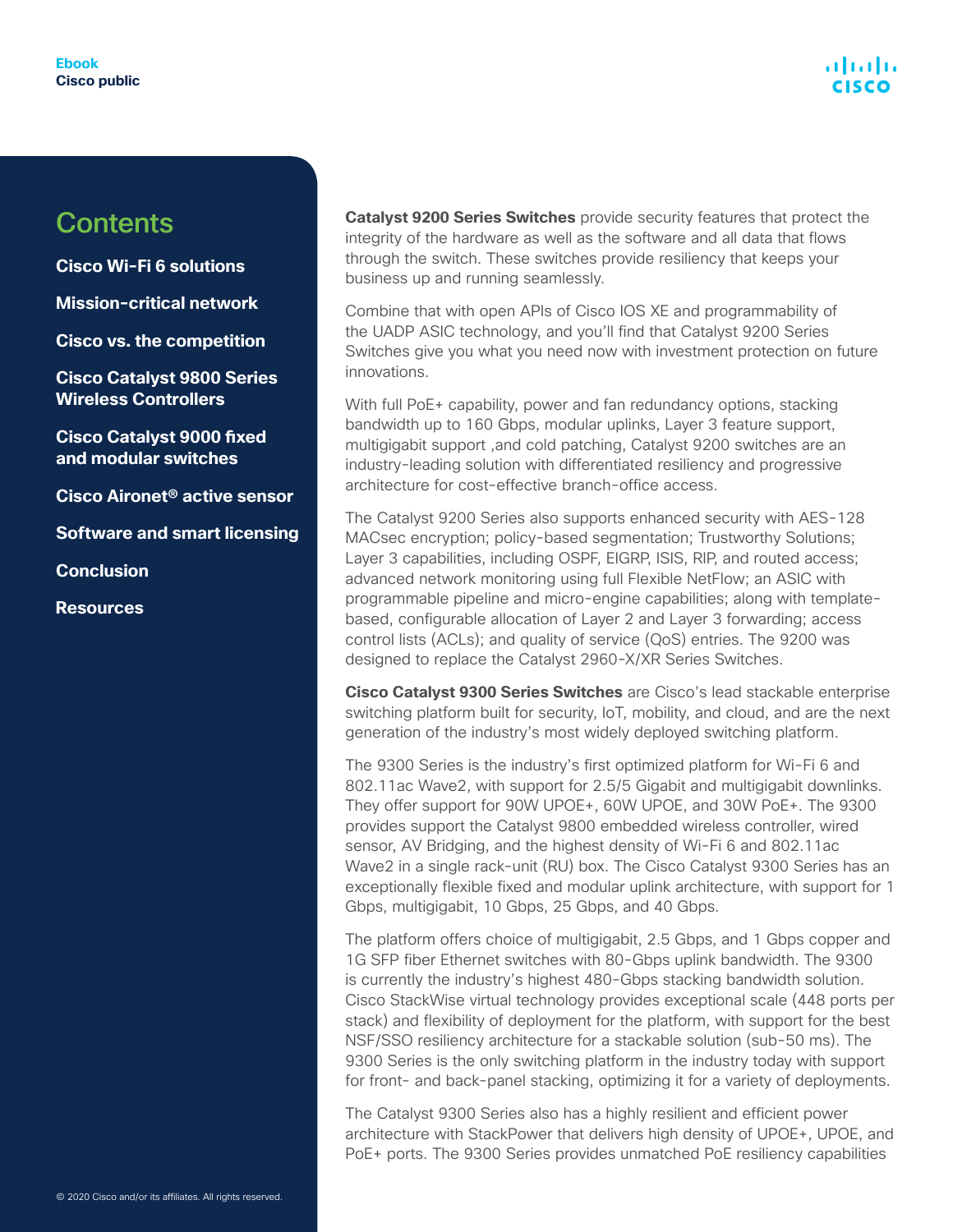**[Cisco Wi-Fi 6 solutions](#page-3-0)**

**[Mission-critical network](#page-7-0)**

**[Cisco vs. the competition](#page-12-0)**

**[Cisco Catalyst 9800 Series](#page-15-0)  [Wireless Controllers](#page-15-0)**

**[Cisco Catalyst 9000 fixed](#page-20-0)  [and modular switches](#page-20-0)**

**[Cisco Aironet® active sensor](#page-24-0)**

**[Software and smart licensing](#page-24-0)**

**[Conclusion](#page-27-0)**

**[Resources](#page-28-0)**

such as Perpetual and Fast PoE, optimizing it for IoT deployments. It has support for the most efficient power supplies in the industry. The Catalyst 9300 Series also offers price-optimized options for small to mid-market deployments with the fixed-uplink Catalyst 9300L models.

Catalyst 9300L options offer almost all the features as the Catalyst 9300 models, including double the density of our legacy platforms, such as the Catalyst 3650 Series Switches and even our Catalyst 9200 Series switches. In fact, compared to the Catalyst 9200, Catalyst 9300L models offer a leap forward in scale and features, with just a small seven-percent increase in price. The Catalyst 9300L models were designed to replace the Catalyst 3650 and 3850 Series Switches.

**Cisco Catalyst 9400 Series Switches** are Cisco's lead modular enterprise switching access platform built for security, IoT, and cloud. The platform provides exceptional investment protection with a chassis architecture that is capable of supporting up to 9 Tbps system bandwidth and outstanding power delivery of 90W UPOE+, 60 W UPOE, and 30W PoE+. Redundancy is now a minimum entry requirement feature across the portfolio, and the Cisco Catalyst 9400 Series delivers state-of-the-art high availability with capabilities like ISSU, NSF/SSO, uplink resiliency, N+1/ N+N redundancy for power supplies, Perpetual PoE, and Fast PoE. The platform is enterpriseoptimized with an innovative dual serviceable fan-tray design and side-toside airflow. It is a closet-friendly, with a depth of approximately 16 inches. A single system can scale up to 384 access ports (768 with StackWise Virtual) with a choice of multigigabit, 1 Gbps copper/SFP, 10 Gbps SFP+, UPOE+/ UPOE, and PoE+ options.

The platform also supports advanced routing and infrastructure services, SD-Access border capabilities, and network system virtualization with StackWise virtual technology, enabling optional placement of the platform in the core and aggregation layers of small to midsize campuses. The 9400 Series was designed to replace the Catalyst 4500-E and 6500 Series Switches.

**Cisco Catalyst 9500 Series Switches** are Cisco's lead purpose-built fixed core and aggregation enterprise switching platform built for security, IoT, and cloud. The Catalyst 9500 Series is the industry's first purpose-built 100 Gbps and 40 Gbps switch targeted for the enterprise campus, delivering exceptional table scales (MAC, route, and ACL) and buffering for enterprise applications.

The platform offers nonblocking 40 Gbps (QSFP) and 10 Gbps (SFP+) switches with granular port densities that fit diverse campus needs. The 9500 Series supports advanced routing and infrastructure services, including MPLS L2/L3 VPNs, MVPN, and NAT; SD-Access border capabilities such as host tracking database, cross-domain connectivity, and VRF-aware Cisco Locator/ID Separation Protocol (LISP); and network system virtualization with Cisco StackWise Virtual technology that is critical for its placement in the campus core.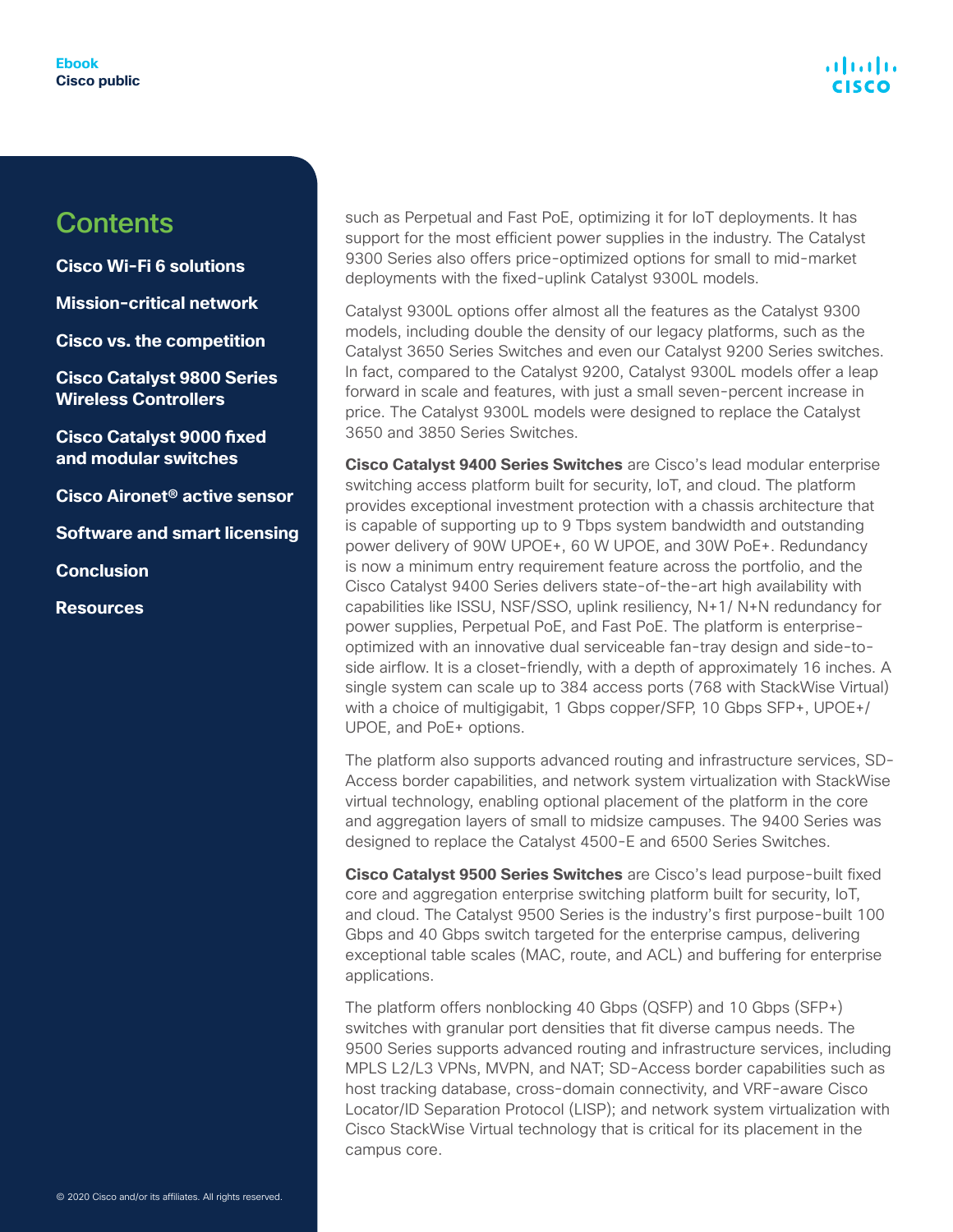**[Cisco Wi-Fi 6 solutions](#page-3-0)**

**[Mission-critical network](#page-7-0)**

**[Cisco vs. the competition](#page-12-0)**

**[Cisco Catalyst 9800 Series](#page-15-0)  [Wireless Controllers](#page-15-0)**

**[Cisco Catalyst 9000 fixed](#page-20-0)  [and modular switches](#page-20-0)**

**[Cisco Aironet® active sensor](#page-24-0)**

**[Software and smart licensing](#page-24-0)**

**[Conclusion](#page-27-0)**

**[Resources](#page-28-0)**

The platform also supports all the foundational high-availability capabilities like patching, GIR, NSF/SSO, and redundant platinum-rated power supplies and fans. The 9500 Series was designed to replace Cisco Catalyst 3850 Fiber, 4500-X, and 6880 and 6840 Series Switches.

**Cisco Catalyst 9600 Series Switches** are purpose-built for resiliency at scale with the industry's most comprehensive security. The series allows your business to grow at a low total operational cost. Built upon the foundation of Catalyst 9000, the Catalyst 9600 Series offers scale and security when always on is must.

As the industry's first purpose-built 40 and 100 Gigabit Ethernet line of modular switches targeted for the enterprise campus, 9600 Series Switches deliver industry-leading table scale (MAC, route, and ACL) and buffering for enterprise applications. The platform is hardware-ready to support a wired switching capacity of up to 25.6 Tbps, with up to 6.4 Tbps of bandwidth per slot. Catalyst 9600 Series Switches support granular port densities that fit diverse campus needs, including nonblocking dual-rate 40 and 100 Gigabit Ethernet (GE) Quad Small Form-Factor Pluggable (QSFP+, QSFP28) and multi-rate 1, 10, and 25 GE Small Form-Factor Pluggable Plus (SFP, SFP+, SFP28).

The switches also support advanced routing and infrastructure services, such as Multiprotocol Label Switching (MPLS), Layer 2 and Layer 3 VPNs, Multicast VPN (MVPN), and Network Address Translation (NAT). 9600 Series Switches also support Cisco Software-Defined Access capabilities, such as a host tracking database, cross-domain connectivity, and VPN Routing and Forwarding (VRF)-aware Locator/ID Separation Protocol (LISP); and network system virtualization with Cisco StackWise Virtual technology, which is critical for the switches' placement in the campus core.

Additionally, 9600 Series Switches also support foundational high-availability capabilities such as patching, Graceful Insertion and Removal (GIR), Cisco Nonstop Forwarding with Stateful Switchover (NSF/SSO), redundant platinum-rated power supplies, and fans. The 9600 series was designed to replace the modular Cisco Catalyst 6500 and 6800 Series Switches.

Additionally, all switches in the Cisco Catalyst 9000 Family:

- Support advanced security capabilities such as ETA\*, MACsec-256\*\*, and Trustworthy Solutions capabilities like PNP SUDI and Trusted Anchor
- Deliver IoT convergence with industry-leading scale and capabilities like AVB/15881, service discovery, and "thing" classification
- Run a modern operating system—open Cisco IOS® XE Software—which supports model-driven programmability, streaming telemetry, and patching
- Use x86-based CPUs and pluggable local for third-party container-based app hosting\*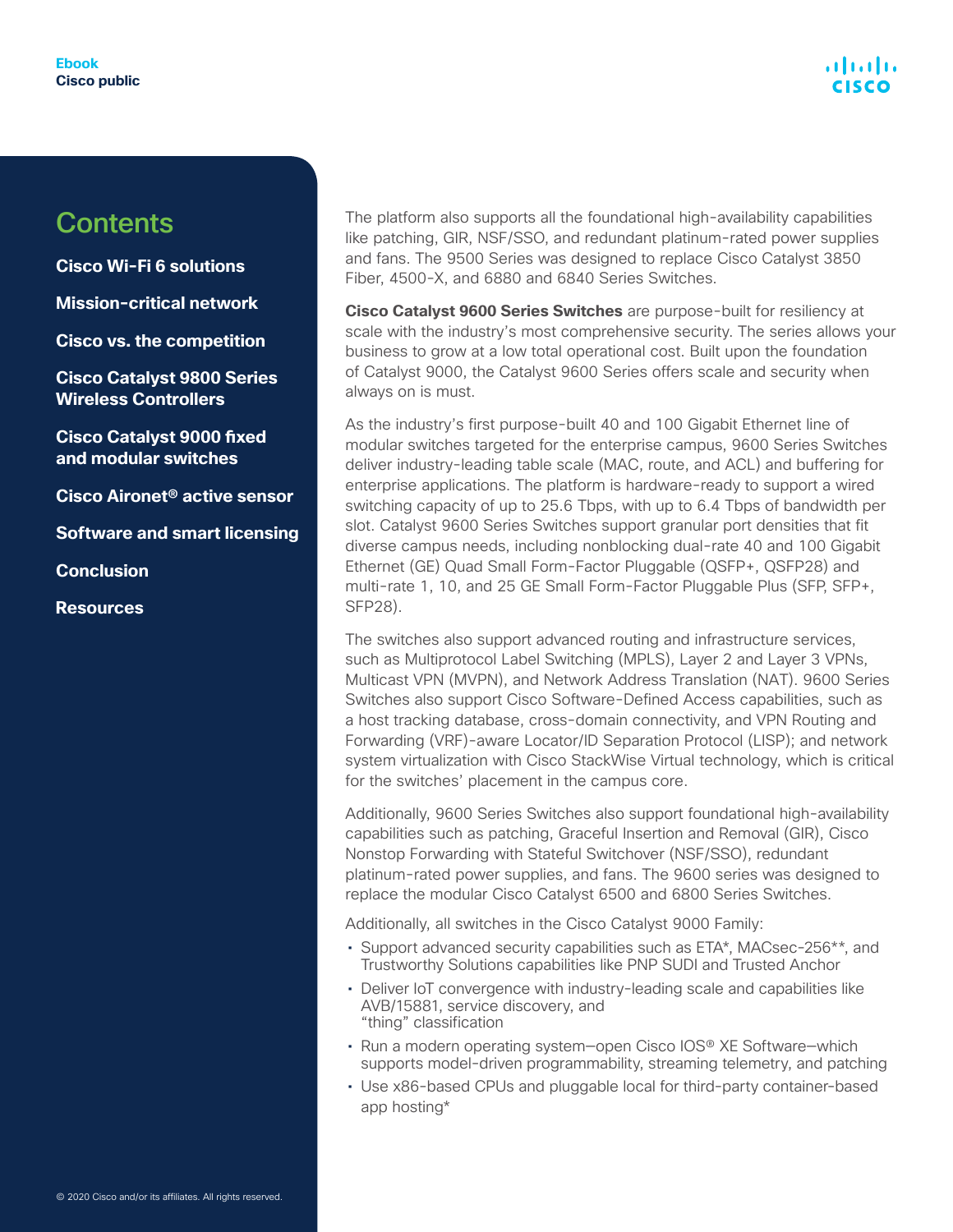<span id="page-24-0"></span>**[Cisco Wi-Fi 6 solutions](#page-3-0)**

**[Mission-critical network](#page-7-0)**

**[Cisco vs. the competition](#page-12-0)**

**[Cisco Catalyst 9800 Series](#page-15-0)  [Wireless Controllers](#page-15-0)**

**[Cisco Catalyst 9000 fixed](#page-20-0)  [and modular switches](#page-20-0)**

**Cisco Aironet® active sensor**

**Software and smart licensing**

**[Conclusion](#page-27-0)**

**[Resources](#page-28-0)**

• Provide outstanding application visibility and control with Cisco Network-Based Application Recognition 2 (NBAR 2)

\*ETA is not available on Catalyst 9200 switches \*\*MACsec-128 is available on Catalyst 9200 switches

### Cisco Aironet® active sensor



One of the challenges of wireless is planning for changing levels of demand. A conference or event can introduce a sudden jump in device density or increase expectations on application performance. The [Cisco Aironet® Active](https://www.cisco.com/c/en/us/products/wireless/aironet-active-sensor/index.html)  [Sensor](https://www.cisco.com/c/en/us/products/wireless/aironet-active-sensor/index.html) is a compact wireless device that allows you to test real-world client experiences to validate performance will meet your expectations in any environment.

### Software and smart licensing

Cisco Wi-Fi 6 wireless products require mandatory Smart Licensing. This is a program that provides ease of use for Cisco software license management, consumption, and tracking.

There are two levels of software licensing managed through Smart Licensing:

- Hardware operating system software licenses: These are perpetual licenses and are referred to as Cisco Network Essentials and Cisco Network Advantage licenses. These licenses are purchased for access points and wireless controllers
- Cisco DNA software licenses: These are term-based licenses and are referred to as Cisco DNA Essentials, Cisco DNA Advantage, and Cisco DNA Premier licenses. These licenses are purchased for access points but are not required for wireless controllers

Cisco Network Essentials and Network Advantage licenses enable wireless fundamentals such as 802.1X authentication, Quality of Service (QoS), Plug and Play (PnP), telemetry and visibility, Stateful Switchover (SSO), and security controls. These licenses are perpetual.

Cisco DNA software subscription licenses, mandatory at the time of hardware purchase, unlock Cisco DNA Center functionality, enabling controller-based software-defined automation and assurance in your network. The Cisco DNA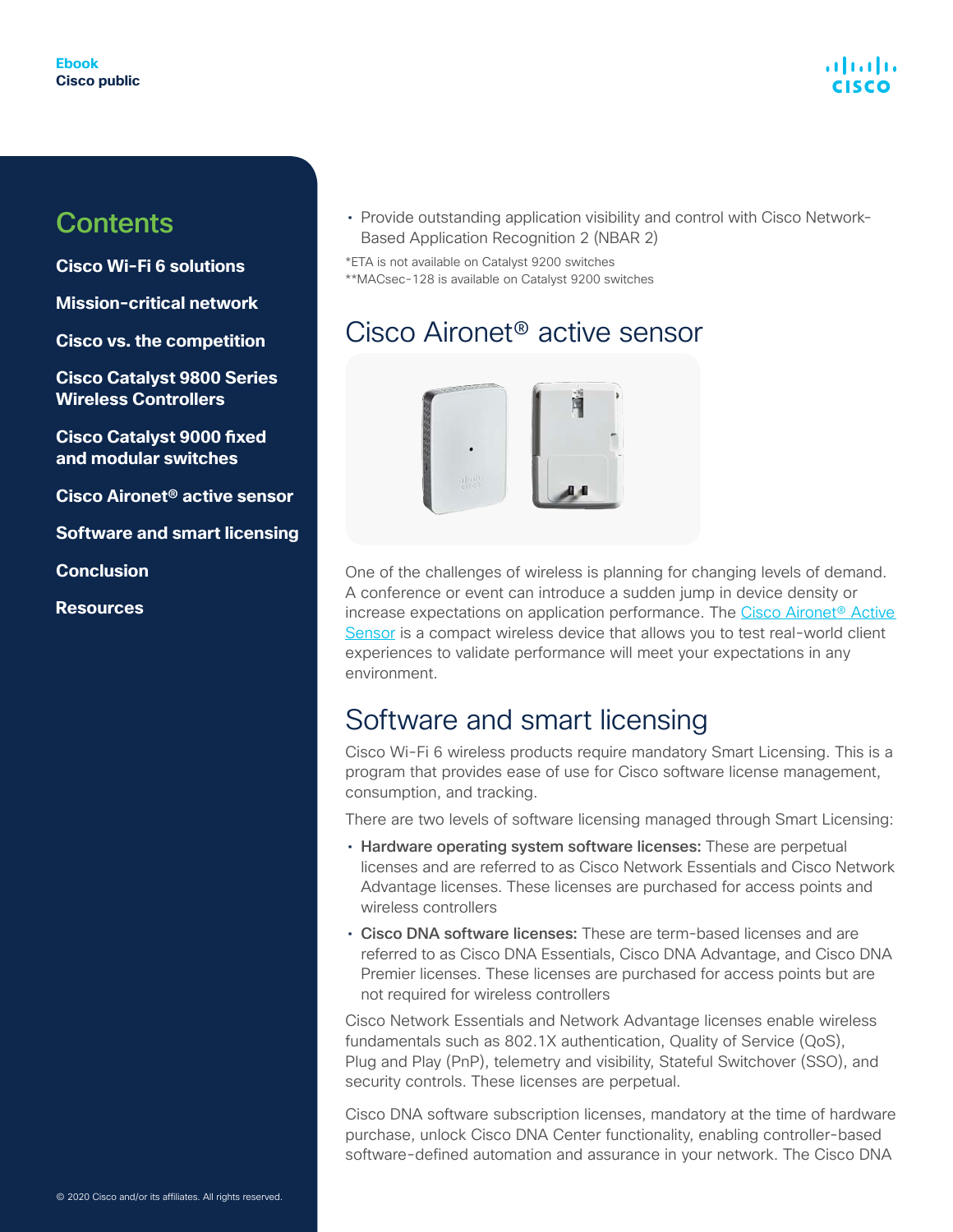**[Cisco Wi-Fi 6 solutions](#page-3-0)**

**[Mission-critical network](#page-7-0)**

**[Cisco vs. the competition](#page-12-0)**

**[Cisco Catalyst 9800 Series](#page-15-0)  [Wireless Controllers](#page-15-0)**

**[Cisco Catalyst 9000 fixed](#page-20-0)  [and modular switches](#page-20-0)**

**[Cisco Aironet® active sensor](#page-24-0)**

**[Software and smart licensing](#page-24-0)**

**[Conclusion](#page-27-0)**

**[Resources](#page-28-0)**

Center controller is required to activate the Cisco DNA software capabilities. These term licenses are available in 3-, 5-, or 7-year subscriptions. When the Cisco DNA software subscription term expires, the Cisco DNA Center capabilities expire, but the perpetual Cisco Network Essentials or Network Advantage features remain in effect.

Figures 8 through 11 provide detailed information on the capabilities provided in the different licensing tiers of Cisco DNA subscription software.

Figure 8. Overview of the three Cisco DNA software licensing tiers for wireless



Figure 9. Details of the Cisco DNA Essentials software license for wireles



Cisco DNA Essentials subscription software, available in 3-, 5-, and 7-year terms, includes:

- Basic automation with PnP application, network site design, and device provisioning
- Element management with Software and Image Management (SWIM), discovery, network topology, and Application Visibility and Control (AVC)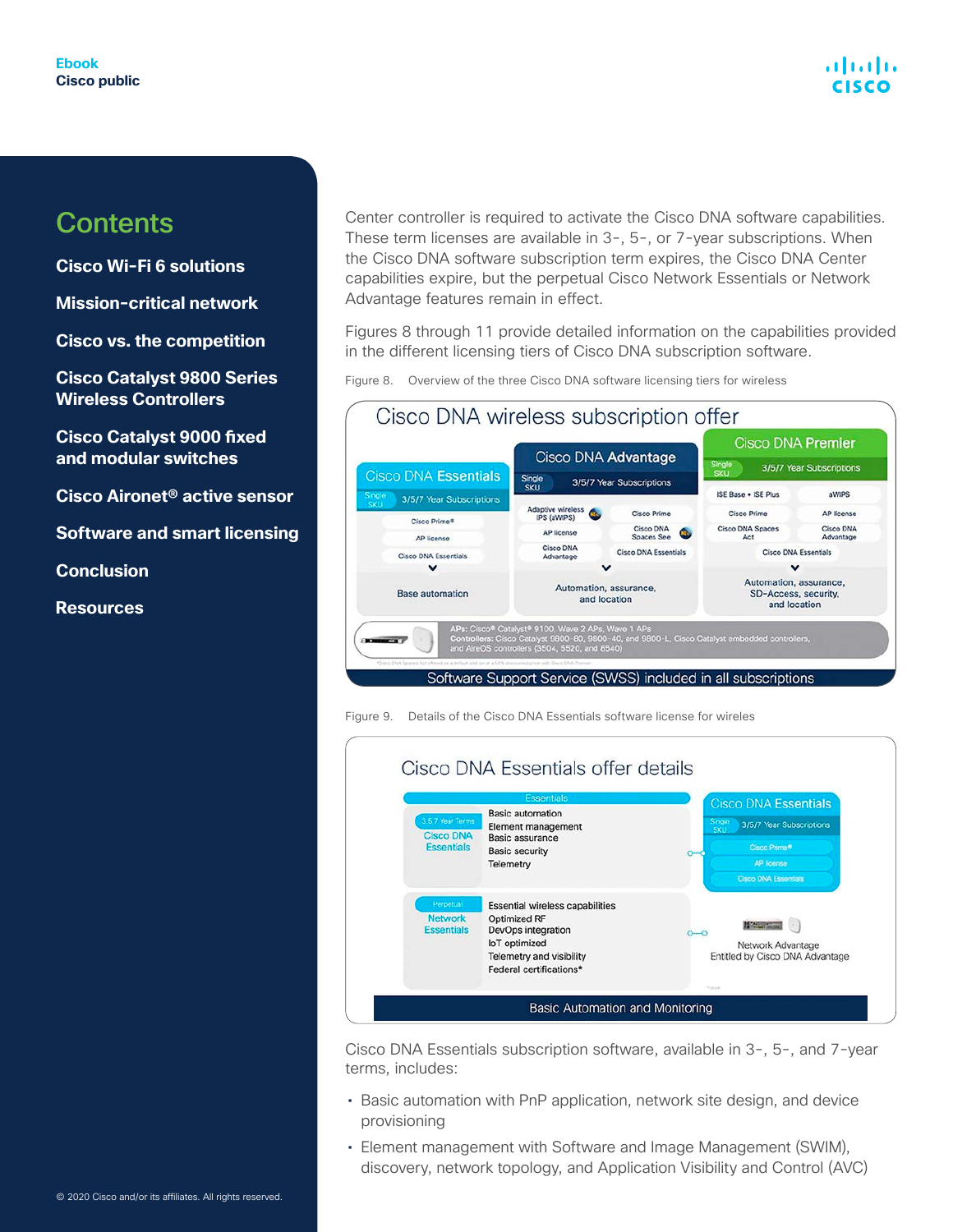## atratra

### **Contents**

**[Cisco Wi-Fi 6 solutions](#page-3-0)**

**[Mission-critical network](#page-7-0)**

**[Cisco vs. the competition](#page-12-0)**

**[Cisco Catalyst 9800 Series](#page-15-0)  [Wireless Controllers](#page-15-0)**

**[Cisco Catalyst 9000 fixed](#page-20-0)  [and modular switches](#page-20-0)**

**[Cisco Aironet® active sensor](#page-24-0)**

**[Software and smart licensing](#page-24-0)**

**[Conclusion](#page-27-0)**

**[Resources](#page-28-0)**

- Basic assurance with a health dashboard, an AP floor and coverage map, and predefined reports
- Basic security and telemetry including Flexible NetFlow

Cisco Network Essentials perpetual software includes:

- Essential wireless capabilities for Wi-Fi 6 authentication, guest access, device onboarding, infra and client IPv6, ACLs, QoS, videostream, smart defaults, RRM, spectrum intelligence, BLE, USB, Cisco TrustSec®, SXP, AP and client SSO, dynamic QoS, analytics, ADP, OpenDNS, mDNS, IPsec, rogue management and detection
- Optimized RF, which includes Flexible Radio Assignment (FRA), ClientLink, Cisco CleanAir® Advanced, NG-HDX, and predictive and proactive RRM
- DevOps integration includes PnP agent, NETCONF, YANG data models
- IoT optimized refers to identity PSK and enhanced device profilers
- Telemetry and visibility include model-driven telemetry

Figure 10. Details of the Cisco DNA Advantage software license for wireless

|                                                                                           | Advantage                                                                                                                                                     | Cisco DNA Advantage                                                                                       |
|-------------------------------------------------------------------------------------------|---------------------------------------------------------------------------------------------------------------------------------------------------------------|-----------------------------------------------------------------------------------------------------------|
| 3,5,7 Year Terms<br><b>Cisco DNA</b><br>Premier<br>(Inclusive of Cisco)<br>DNA Advantage) | <b>Advanced Automation</b><br>Enhanced security and IoT<br>Policy-based workflows<br>Element management<br><b>Assurance and Analytics</b><br>Wi-Fi 6 features | Single<br>3/5/7 Year Subscriptions<br><b>SKU</b>                                                          |
|                                                                                           |                                                                                                                                                               | $\left( \mathbf{a}_{k}\right)$<br>aWIPS                                                                   |
|                                                                                           |                                                                                                                                                               | Cisco Prime®                                                                                              |
|                                                                                           |                                                                                                                                                               | <b>AP license</b>                                                                                         |
|                                                                                           |                                                                                                                                                               | <b>AN</b><br>Cisco DNA Spaces See                                                                         |
| Perpetual                                                                                 | High availability and resiliency<br><b>Flexible Network Segmentation</b>                                                                                      | Cisco DNA Advantage                                                                                       |
|                                                                                           |                                                                                                                                                               | <b>Cisco DNA Essentials</b>                                                                               |
| <b>Network</b><br>Advantage<br>(Inclusive of                                              |                                                                                                                                                               | <b><i><u>Alexander Control</u></i></b><br>$0 - 0$<br>Network Advantage<br>Entitled by Cisco DNA Advantage |
| Network Essentials)                                                                       |                                                                                                                                                               |                                                                                                           |

Cisco DNA Advantage subscription software, available in 3-, 5-, and 7-year terms, includes:

- Advanced automation with software-defined-access (SD-Access), location PnP, and automated Identify Services Engine (ISE) integration for guest and third-party API integration
- Enhanced security and IoT includes Encrypted Traffic Analytics (ETA)
- Policy-based workflows include EasyQoS configuring, and monitoring and policy-based automation
- Assurance and analytics includes guided remediation, Apple iOS insights, proactive insight detection such as Aironet® Active Sensor tests, intelligent capture, client location heatmaps, spectrum analyzer and application performance reports, and element management that shows patch lifecycle management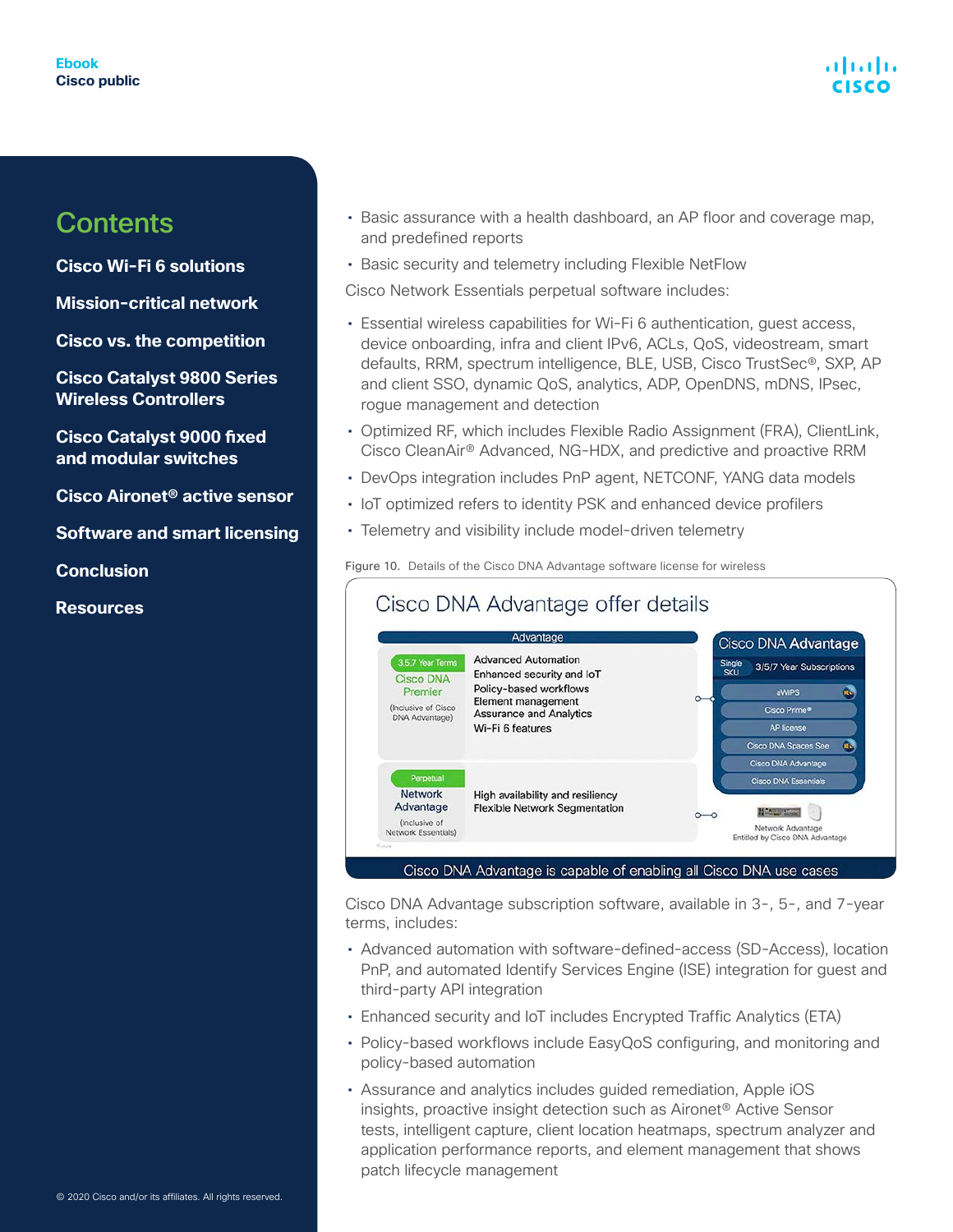

<span id="page-27-0"></span>**[Cisco Wi-Fi 6 solutions](#page-3-0)**

**[Mission-critical network](#page-7-0)**

**[Cisco vs. the competition](#page-12-0)**

**[Cisco Catalyst 9800 Series](#page-15-0)  [Wireless Controllers](#page-15-0)**

**[Cisco Catalyst 9000 fixed](#page-20-0)  [and modular switches](#page-20-0)**

**[Cisco Aironet® active sensor](#page-24-0)**

**[Software and smart licensing](#page-24-0)**

**Conclusion**

**[Resources](#page-28-0)**

Cisco Network Advantage perpetual software includes:

- High availability and resiliency with In-Service Software Upgrade (ISSU) process restart, rolling AP upgrades, CLI patching, and AP service/device pack
- Flexible network segmentation includes VXLAN

Figure 11. Details of the Cisco DNA Premier software license for wireless

|                                                                                           | Premier                                                                                                                                                       | <b>Cisco DNA Premier</b>                  |
|-------------------------------------------------------------------------------------------|---------------------------------------------------------------------------------------------------------------------------------------------------------------|-------------------------------------------|
| 3,5,7 Year Terms<br><b>Cisco DNA</b><br>Premier<br>(Inclusive of Cisco)<br>DNA Advantage) | <b>Advanced Automation</b><br>Enhanced security and IoT<br>Policy-based workflows<br>Element management<br><b>Assurance and Analytics</b><br>Wi-Fi 6 features | Single<br>SKU<br>3/5/7 Year Subscriptions |
|                                                                                           |                                                                                                                                                               | ISE Base + ISE Plus -15 EP                |
|                                                                                           |                                                                                                                                                               | <b>aWIPS</b><br>œ.                        |
|                                                                                           |                                                                                                                                                               | Cisco Prime®                              |
|                                                                                           |                                                                                                                                                               | <b>AP license</b>                         |
|                                                                                           |                                                                                                                                                               | G.<br><b>Cisco DNA Spaces Act</b>         |
| Perpetual                                                                                 | High availability and resiliency<br><b>Flexible Network Segmentation</b>                                                                                      | Cisco DNA Advantage                       |
| <b>Network</b>                                                                            |                                                                                                                                                               | <b>Cisco DNA Essentials</b>               |
| Advantage                                                                                 |                                                                                                                                                               |                                           |
| (Inclusive of<br>Network Essentials)                                                      |                                                                                                                                                               | <b>Street of</b>                          |

Cisco DNA Premier subscription software, available in 3-, 5-, and 7-year

terms, includes everything offered in the Cisco DNA Advantage license plus the ISE Base and ISE Plus license capabilities in an easy-to-purchase single SKU. Cisco Network Advantage perpetual software includes:

- High availability and resiliency with ISSU process restart, rolling AP upgrades, CLI patching, and AP service/device pack
- Flexible network segmentation includes VXLAN

### Conclusion

As we approach the deployment of Wi-Fi 6 and 5G, get ready to experience a sudden leap in wireless networking capabilities. Cisco is making it easy to refresh your wireless infrastructure to take advantage of everything Wi-Fi 6 has to offer and to go beyond the standards with additional capabilities.

Learn more about Cisco Wi-Fi 6 solutions and products and get started today.

[Cisco DNA Assurance Demo 50% off](https://www.cisco.com/c/en/us/solutions/enterprise-networks/dna-analytics-assurance/demos.html) 

[Cisco DNA Assurance Demo 50% off](https://www.cisco.com/c/en/us/solutions/enterprise-networks/promotions-free-trials/catalyst-9800-wireless-controllers-promotion.html?oid=poden018636) 

[Cisco Catalyst 9800 Series Deployment Guide](https://www.cisco.com/c/dam/en/us/td/docs/solutions/CVD/Campus/Catalyst-9800-Non-Fabric-Deployment-using-Cisco-DNA-Center.pdf?oid=htgen019164)